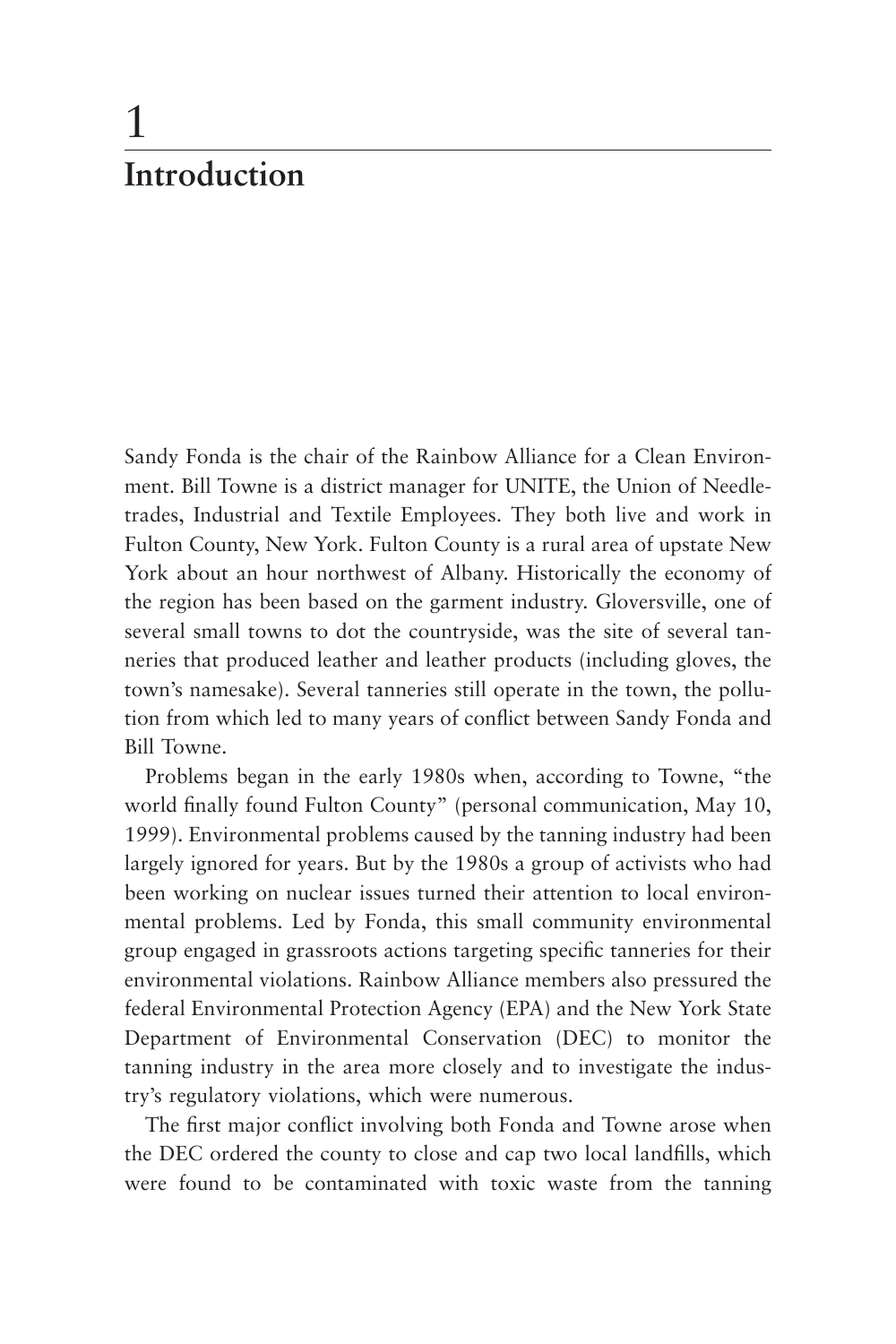industry. The costs associated with this project were estimated to be in the tens of millions of dollars. The tanneries were to be required to pay for the capping and the construction of a new landfill, a cost they claimed they could not afford. Employers appealed to their workers for support in fighting the new requirements citing the threat of job loss if the tanneries were forced to bear this cost. According to Towne, the message from the industry was clear: "What was driven home to the union members was, 'They are going to shut us down! We are going to go bankrupt! We are going to close!'" (personal communication, May 10, 1999). These threats effectively turned the union against the Rainbow Alliance and the environmental measures they advocated. There were public confrontations between union members and environmentalists and between Towne and Fonda personally. Towne recalls, "It was truly white heat in those years. We were going to battle. . . . It took a number of years for that to settle. At the time, I'll speak for the union and the industry, we were dealing on a day-to-day basis and were not thinking long term at all. A lot of the members wanted things cleaned up, but we didn't want what we figured would be tremendous job loss" (personal communication, May 10, 1999).

While the landfill issue was being disputed, environmental regulators also determined that the tanneries were emitting too much effluent into the local river. The tanneries were ordered to install additional pretreatment equipment, and a new city waste treatment facility had to be built to bring discharge levels into compliance with the Clean Water Act. At this point UNITE entered into a formal alliance with the Tanners' Association and the local Chamber of Commerce to combat the new requirements, which they believed would threaten jobs. Towne acknowledges that at the time he was skeptical of the more extreme claims being made by employers, but that "my primary concern was to . . . save as many union members' jobs as possible" (personal communication, May 10, 1999). The Rainbow Alliance was the lead environmental advocate pressuring regulators to act, and again, it became the target of industry and union attack.

The main point of contention was the level of water quality that needed to be achieved in the Cayadutta Creek, a tributory of the Mohawk River, into which waste from the tanneries was dumped. The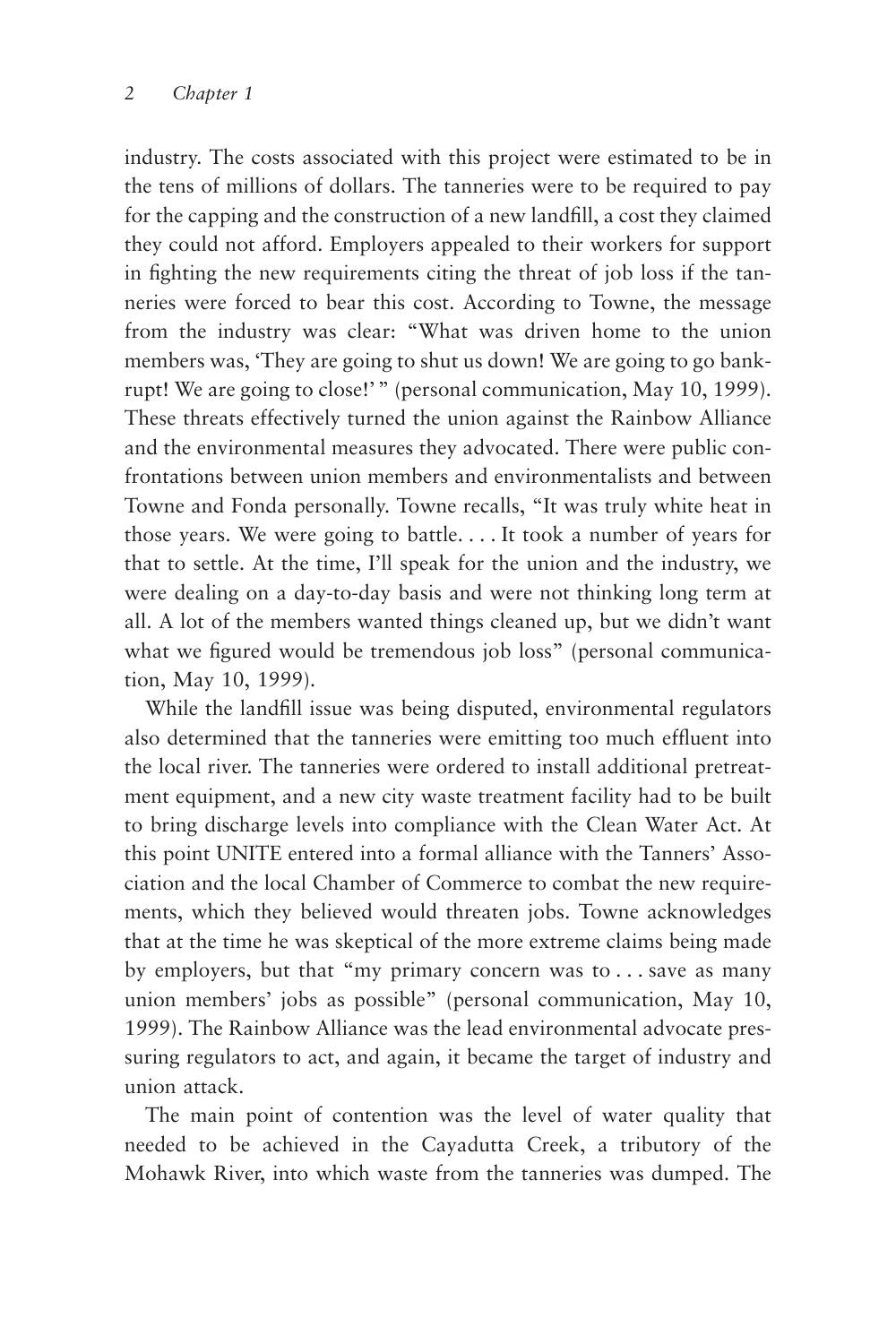industry and the union took the position that, with the aid of some federal waste treatment grants, the applications for which were already in progress, they would be able to achieve what was designated by the DEC as a "Class D" level of water quality in the creek. They claimed that reaching the higher "Class C" level, which was being advocated by the environmentalists, would require excessive expenditures and result in financial ruin for the local tanning industry. Internally union and business leaders agreed that they could achieve the Class C requirements at a later point in time, but that plans to meet the weaker standard were already in motion, thus they should resist the reclassification of the creek for the time being. The Rainbow Alliance insisted that the creek might as well be reclassified at the higher standard, since the tanneries were already having to upgrade waste treatment equipment. This again led to heated conflict between the Rainbow Alliance and the union, including nearly violent confrontations between the chief adversaries. According to Sandy Fonda,

The Chamber of Commerce and the local union and some business folks contributed money to do a study proving that it would be financially disastrous for us to go ahead with this proposed reclassifying of the stream from a Class D to a Class C. And so we went to the press conference where they were releasing this. We got there and we were told that it was a private press conference. We were kicked out and Bill Towne, the union leader, slammed the door in my face. I was livid. (personal communication, May 10, 1999)

This classic "jobs versus the environment" dispute continued through the 1980s, polarizing the progressive community in Fulton County. However, several events took place that would soon alter the intermovement dynamics.

At the time of the Fulton County conflicts, unionists and environmentalists elsewhere in New York had established some cooperative ties. These relations grew out of the Love Canal disaster in Niagra Falls, New York, in 1978, during which over 200 families were forced to evacuate their homes because of toxic contamination of the land on which the homes were built. Local unions had lent support to the homeowners, among whom were several union members, thus establishing laborenvironmental ties in the area. A major workplace environmental health incident in central New York brought unions and environmentalists in contact in that region, and together the ties in these two areas gave rise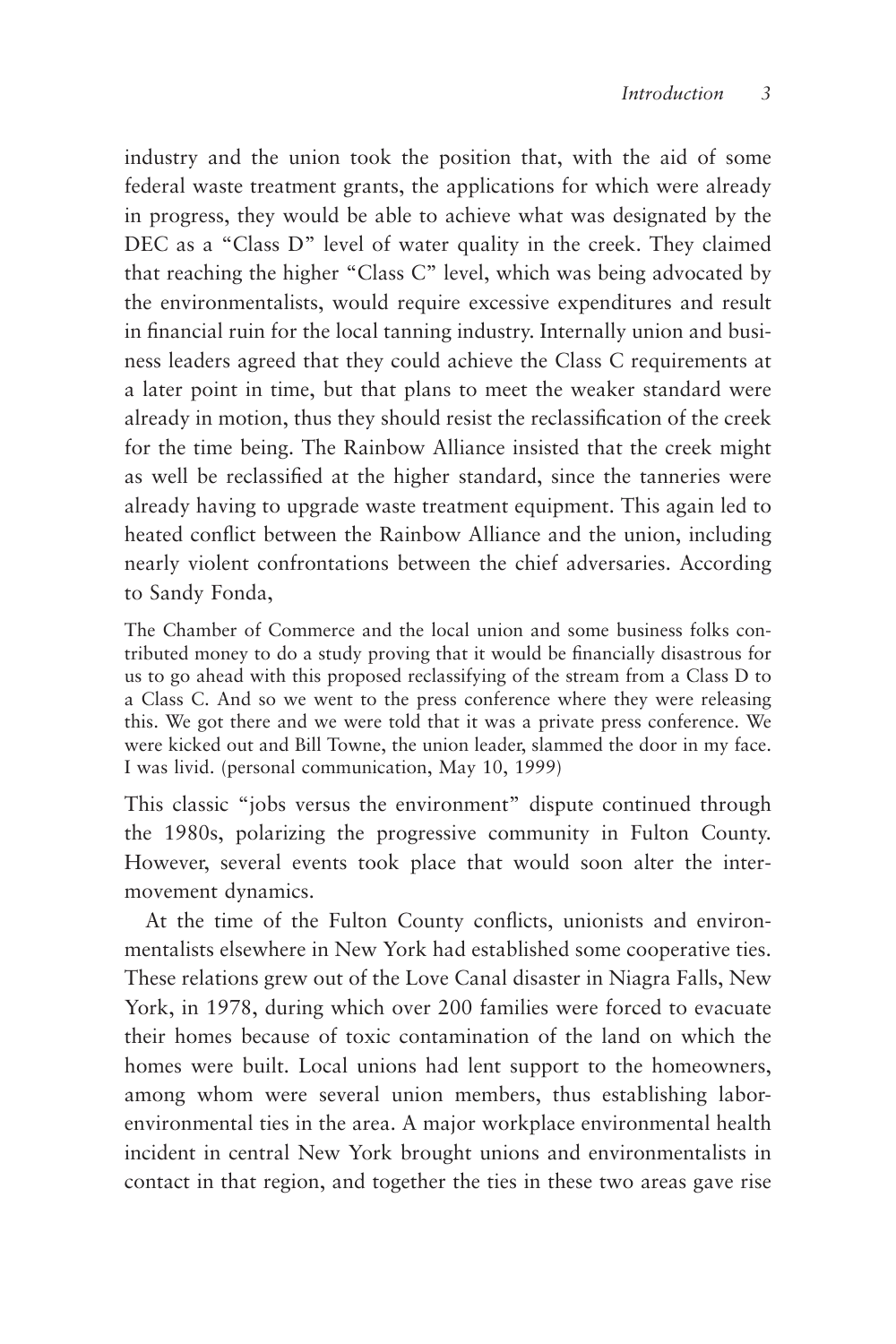to the New York State Labor and Environment Network, a statewide network of unions and environmental organizations. Both Fonda and Towne had ties to people affiliated with the Network. Activists from this coalition began to encourage these two progressive leaders to try to resolve their differences. According to Fonda,

We were involved with Citizens' Environmental Coalition and the Labor and Environment Network, and they kept saying "Bill Towne comes to Albany to meetings on social justice issues, and he's really good and you should try to mend your fences." And they were saying to him "Sandy is really progressive, and if the two heads of these organizations can get together, maybe the two organizations can start working together." And we were saying "No Way! No Way!" (personal communication, May 10, 1999)

Under pressure from their colleagues, in 1989 both Fonda and Towne agreed to attend a workshop at a conference sponsored by the Labor and Environment Network in which they were asked simply to talk about the issues that they confronted in Gloversville. Fonda reported that "we fielded some pretty tough questions, me from the labor unions and Bill from the environmentalists." This interaction caused both of them to begin to rethink their relationship. The conference workshop was the first civil interaction between these two movement leaders, and the simple sharing of concerns in this forum allowed for greater understanding of one another's position in the dispute.

This meeting was followed by a chance encounter that would prove decisive in further altering the views of both actors. A year after the Network conference, Fonda and Towne were each independently appointed to the Board of Trustees of the Fulton-Montgomery Community College. According to Fonda, their duties as Trustees "forced us into a room together to work on something. We got talking a little bit, and we were both seeing the political sides of the college. Then we talked a little bit about political sides of the union-environmental thing. . . . We had some communication going" (personal communication, May 10, 1999). Issues at the college united Towne and Fonda against other board members and against the county government, which they charged was not adequately funding the school. In Towne's assessment, "It became really obvious to both of us that we could work together" (personal communication, May 10, 1999). These interactions allowed for crucial trust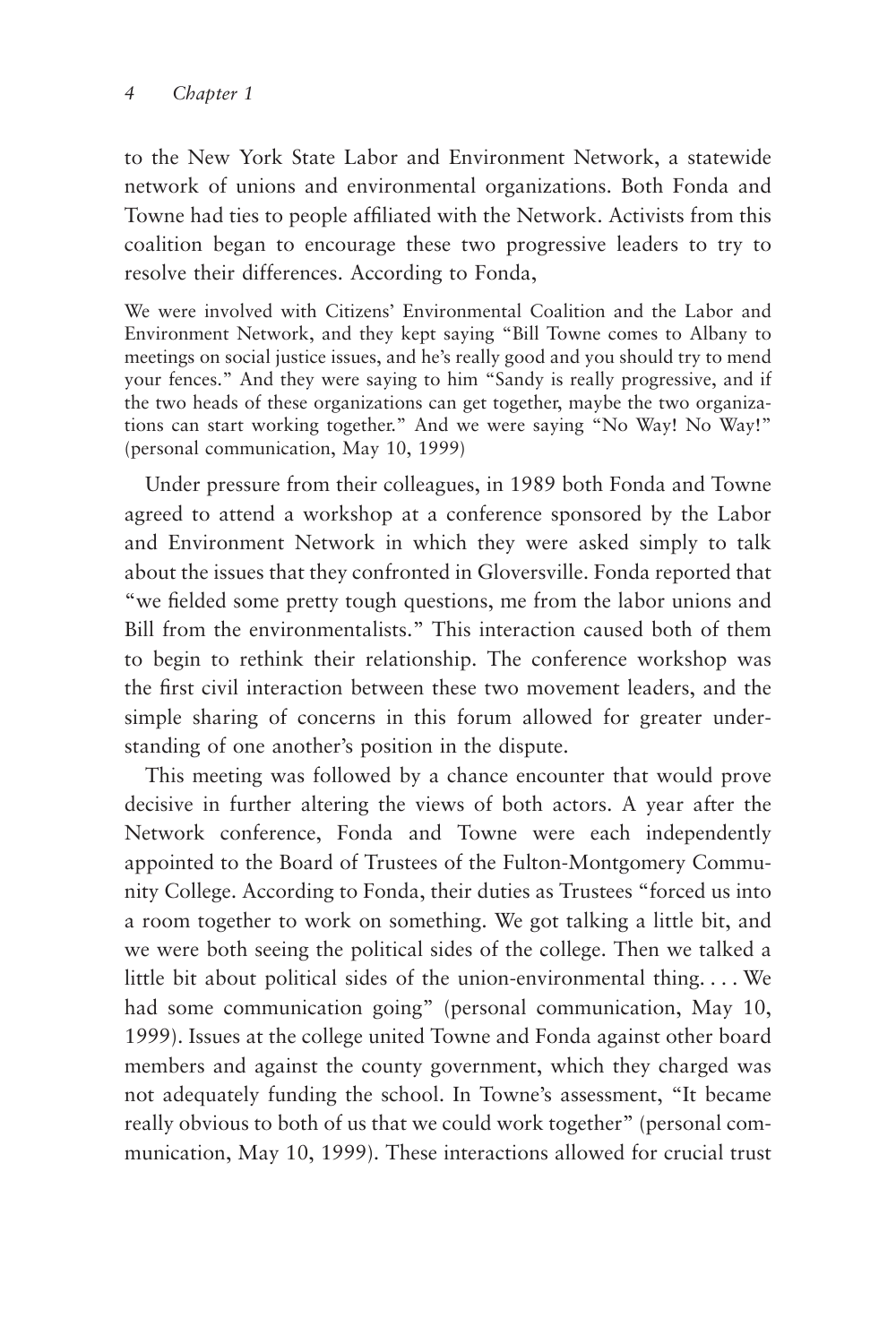building between the two activists as well as a greater appreciation for one another's views on the issues that divided them. The evolution of Towne's thinking is evidenced by quotes in two news reports. In 1990 he was quoted in the local newspaper, the Schenectady *Daily Gazette*, regarding the conflict with environmentalists: "It's a matter of priorities. . . . The Rainbow Alliance is environment first, jobs second, and the union is jobs first and environment second" (Hammond 1990). Slightly over a year later he was quoted in another source regarding his relationship with Fonda: "It's always been, 'Is it jobs or the environment first?' ...we've matured enough to where we recognize that it's both" (Goudreau 1991).

This transformation was manifest in increasingly cooperative relations between the union and the environmental community. In 1991 during some disputes between the Rainbow Alliance and one of the local tanneries, Colonial Tanning, regarding poor air quality, Towne arranged a meeting with Fonda and the tannery owner during which a compromise was reached. But over time Towne abandoned his role as mediator and was pushed further into an alliance with the environmentalists. The Rainbow Alliance and UNITE worked closely together against the North American Free Trade Agreement, successfully pressuring local lawmakers to oppose the measure in Congress. This experience strengthened their bond, and by this point, they considered themselves to be friends and allies.

A couple of years later the tannery effluent issue resurfaced. The industry had essentially won the first round of this dispute in the 1980s with the aid of organized labor. At that time the Cayadutta Creek retained its level D classification, as the industry and union had sought, and the new equipment waste treatment successfully brought the tanneries into environmental compliance with the required level of water purity. But by the mid-1990s, the DEC proposed raising the creeks' classification to the C level, the goal long sought by the environmental community. As might be expected, the tanneries objected and again cited the job loss threat to win union support for their position. This time, however, the union sided with the Rainbow Alliance. Towne recalled the agreement the union and the tanneries had made ten years earlier to accept the C classification at some future point: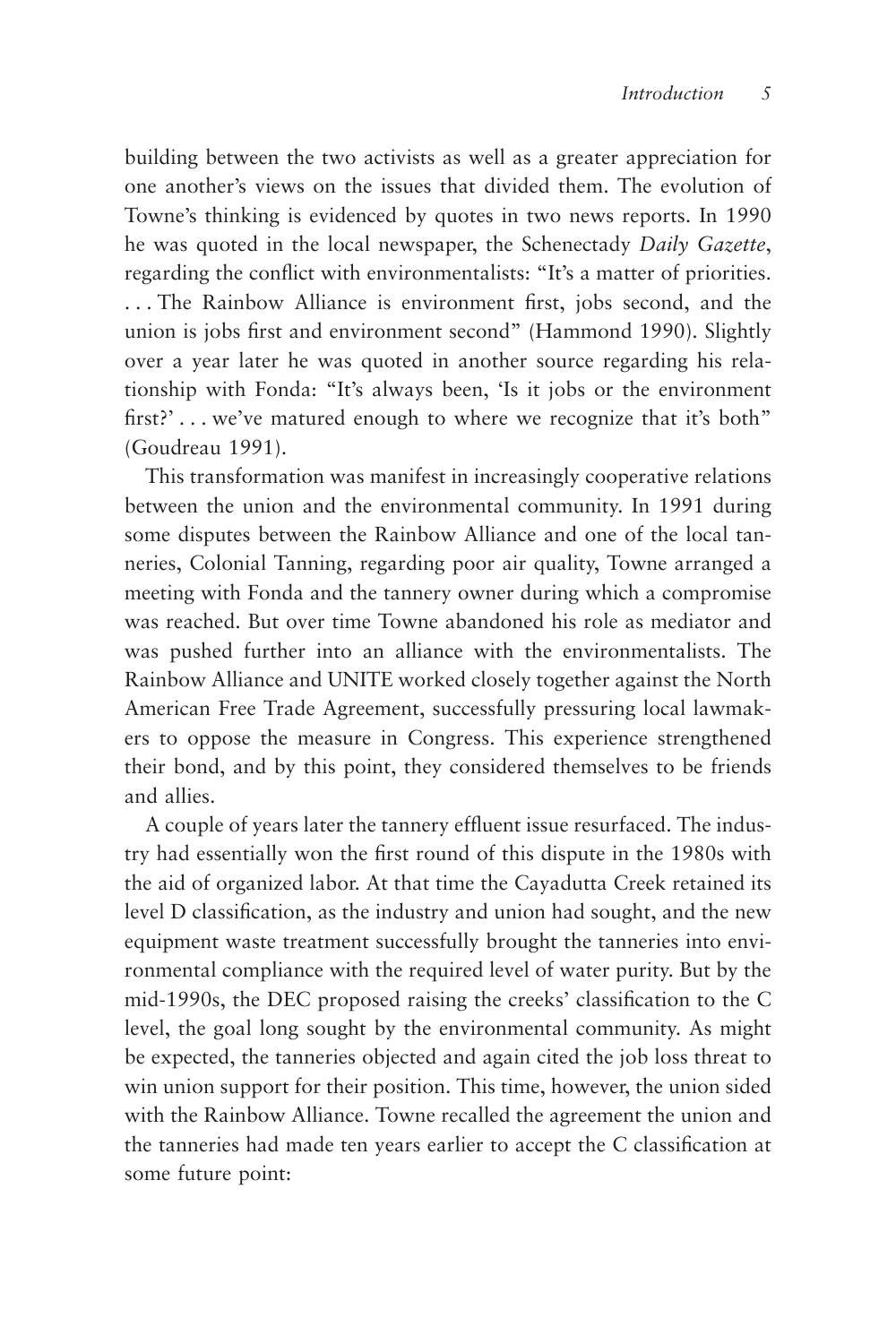All these guys, the Chamber, the tanners, are saying "we can't do it!" They were making the same argument. But at a public hearing in Johnstown . . . I read out loud what was said at the Chamber breakfasts ten years ago. I told them "This is what we did. Don't make this argument now. We said we'd do it and there's no reason not to." These cats never change their story. The industry, to a company, were all there claiming that they couldn't afford to do it. . . . For over fifteen years, they made those arguments about the Rainbow [being responsible for job loss]. Nobody listens to them anymore. The tanners will mouth them. There was a big brouhaha at the last hearing, but . . . nobody was listening to them anymore, certainly not our members, nor were the regulators. They, the industry, really went out of that last hearing humbled. (personal communication, May 10, 1999)

Fonda and Towne now work closely together. Workers in the plants report environmental violations to the union, and Towne passes the information on to the Rainbow Alliance. The Rainbow Alliance, in turn, uses its environmental expertise to help the union address problems at the plants. Knowing that UNITE and the Rainbow Alliance are working together, employers have asked Towne to use his influence to convince the environmentalists to drop lawsuits filed against them for environmental violations. Towne refuses these requests and instead directs them to clean up their practices. Regarding the new political alliance structure, Towne says, "We're seeing all this stuff come down. That information [regarding violations] comes in, it goes up to her [Fonda], she brings stuff in to us. We've got [the tannery owners] wired. They really can't move now, and they know it, because their worst fears have come true" (personal communication, May 10, 1999).

Except for the tannery owners, whose "worst fears have come true," the Fulton County story has a happy ending. Although jobs in the industry are still threatened by low-wage competition and labor-saving technology, employment is more secure for those currently employed because of the investment that has been made in the tanneries as a result of environmental requirements. The natural environment is now better protected, and the entire community, including the workers and their families, is enjoying those benefits. It is not difficult to imagine a far less desirable outcome, one in which labor-environmental conflict resulted in further environmental degradation, a compliant workforce fearful of job loss, and a fractured progressive community incapable of advancing any positive change. This has been the outcome in countless other commu-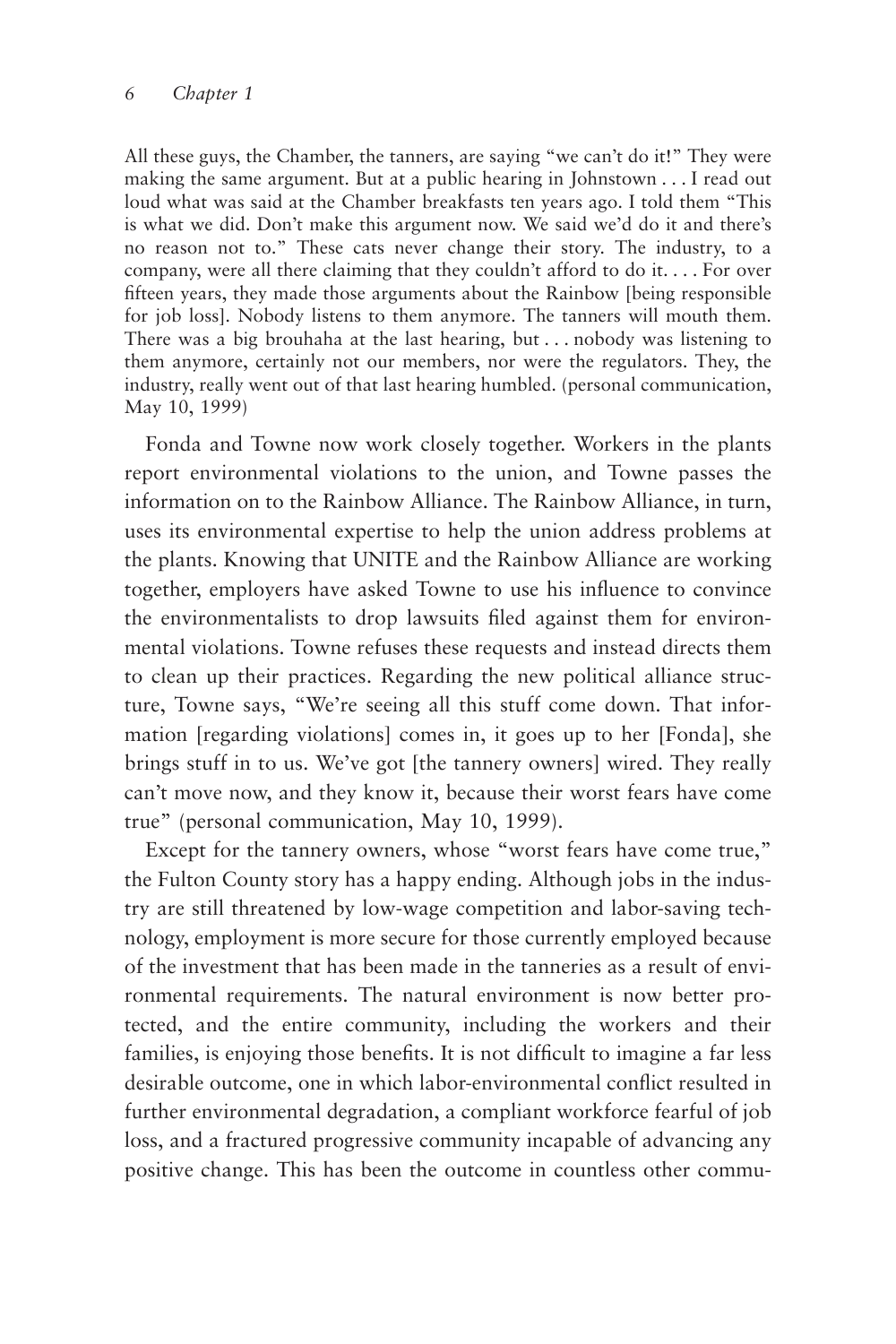nities around the nation in which the threat of job loss has led unions to side with employers against environmental measures. This conflict also plays out at the state and national levels, where measures supported by the environmental community are in many cases opposed by union leaders. These so-called jobs-versus-the-environment disputes have fractured progressive forces, preventing the implementation of government policies that are sensitive to both the environment and the needs of workers. A just and sustainable economy is the goal of both unions and environmentalists, yet still divisions between these two groups are common. The question that presents itself is why this is the case. Why did Bill Towne and Sandy Fonda consider each other to be enemies? And more importantly, how is this kind of division overcome?

This book is an attempt to answer those questions. Labor unions and environmental movement organizations are among the most powerful social movement sectors in the United States. When they act together, they can advance policies that protect both working people and the natural environment. Yet divisions between these two actors can yield environmental devastation and attacks on the interests of workers and their unions. The creation of a just and sustainable economy depends on the ability of these two social movement sectors to work together to advance this common goal.

Although the focus in this book is on alliances between labor unions and environmental organizations, an examination of these alliances can inform us about cooperation between social movement organizations (SMOs) in general. A deeper understanding of this type of cooperation is important, because a single organization is rarely capable of advancing any significant political goal by itself. Even when movement groups with similar interests work together, their effectiveness is generally limited. In the contemporary American context, the ability to enlist a range of allies in political struggles is often a crucial determinant of success; thus coalition formation has become an essential strategy for social movement organizations (Hula 1999; Steedly and Foley 1990; Thomas and Hrebenar 1994; Yandle 1983).

It is possible to identify some natural allies in political struggles, groups whose interests commonly converge. Most intergroup cooperation can be found within movement sectors. Environmental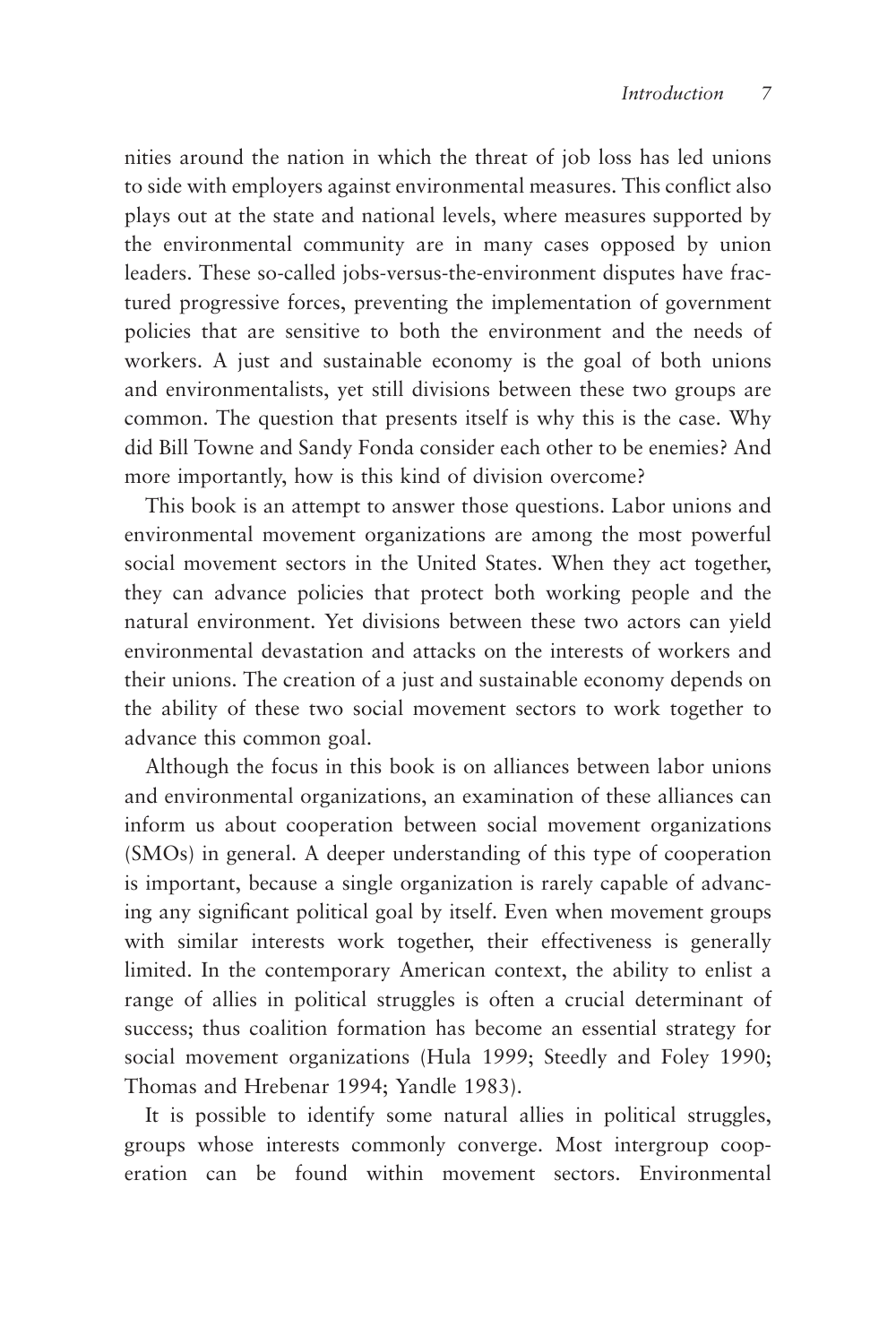organizations, commonly work with other environmental organizations, and labor unions routinely act in concert with other unions. Similar organizations do experience some limited competition for resources and members, and on occasion major fissures erupt over these or other issues. But when it comes to advancing common political goals, cooperation is widespread within movement sectors.

Finding this type of convergence becomes less likely when we examine relations between different kinds of organizations. Some conflicts between organizations can easily be anticipated, as with, for example, interactions between a gay-rights organization and a conservative Christian group. Some alliances may also appear likely, as when an antinuclear organization joins with a peace group. But with other types of organizations, in which there are some overlapping and some conflicting interests, predicting intermovement ties becomes more difficult. In this book, the goal is to identify when cooperation is possible among these types of organizations.

Labor unions and environmental organizations represent an excellent example of this type of complicated relationship between organizations. As the case in Fulton County demonstrates, on occasion unions and environmentalists have utilized coalition strategies to further common aims. But this case also indicates that unions and environmentalists can find themselves on opposite sides of major struggles over economic and environmental policy. Conflict between labor unions and environmentalists has received a great deal of attention from academics and the media. Instances of cooperation between these movements, however, and when and how this cooperation arises have generated less interest.

An examination of recent history reveals mixed relations between environmentalists and labor unions. In some instances we see very close cooperation between unions and environmentalists. The so-called alliance of "Teamsters and Turtles" whose protests disrupted the meetings of the World Trade Organization (WTO) in Seattle in 1999 is the most well-known instance of labor-environmental cooperation in recent years (Greenhouse 1999; Moberg 2000). This coming together of a wide variety of unions and environmental advocates against the expansion of unrestricted trade was viewed by many as a surprising and unprecedented example of intermovement cooperation among workers and envi-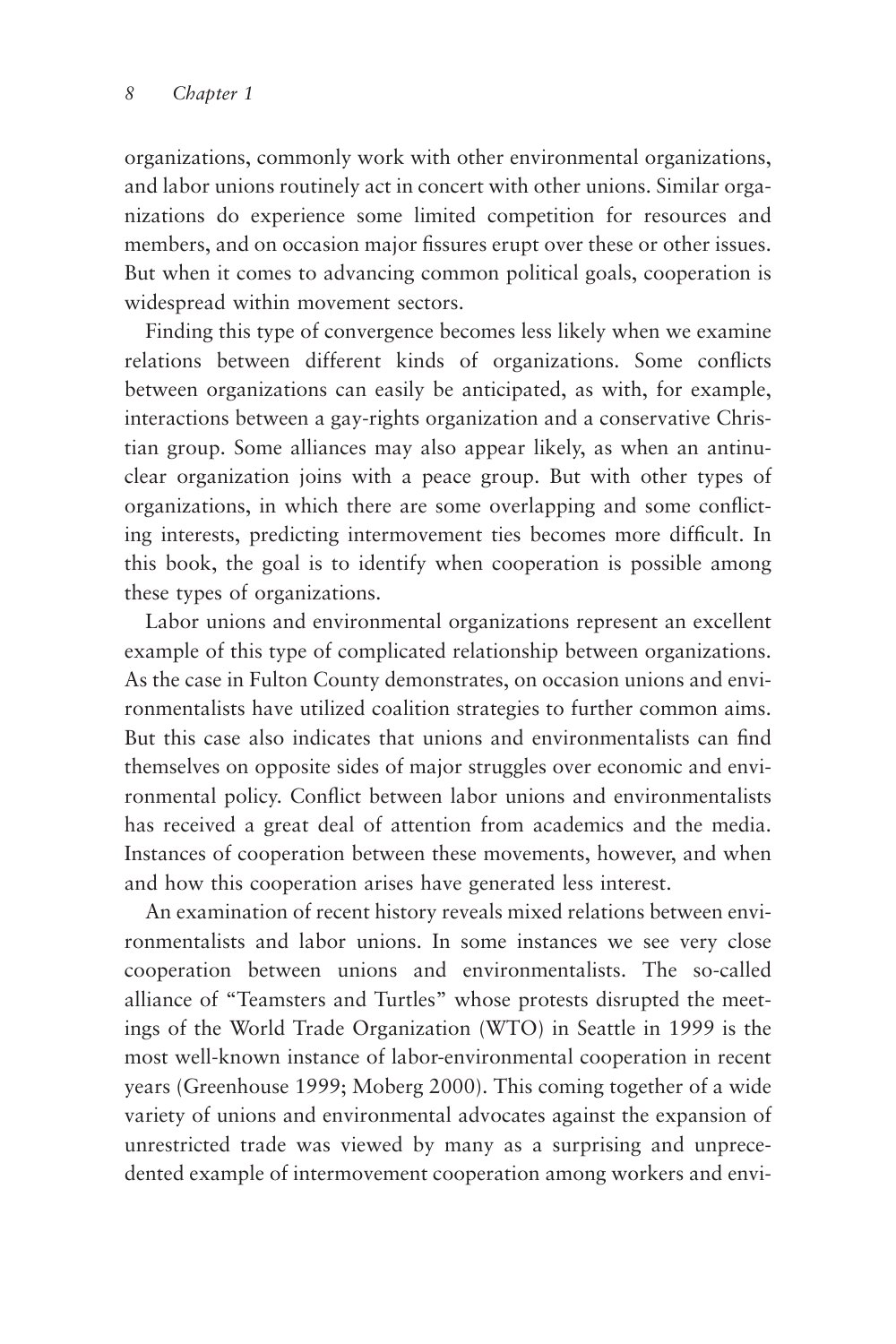ronmentalists. But there are many lesser-known examples of concerted efforts on the part of these two social movement sectors dating back several decades. For example, unions demonstrated early support for clean-air and clean-water legislation (Dewey 1998). In the 1980s national labor and environmental leaders facilitated the creation of statebased labor-environmental networks designed to challenge the antiregulatory policies of the Reagan administration (Obach 1999). The WTO protests were actually preceded by other cooperative efforts to oppose the North American Free Trade Agreement and "fast-track" trade authority for President Bill Clinton. In other cases, joint efforts have been carried out to strengthen health and safety protections in the workplace and in the community, to promote recycling, and to mitigate the environmental damage caused by development (Gordon 1998; Gottlieb 1993; Obach 1999). Although the WTO protests were the first to capture national media attention, labor-environmental cooperation is in no way a new phenomenon.

Yet there are reasons why political analysts and the mainstream media expressed so much surprise over the labor-environmental cooperation in Seattle. In many cases the ties between these two movements are tenuous. In 2002, just a few years after Seattle, sharp divisions emerged between environmentalists and the Teamsters over a Bush administration proposal to drill for oil in the Alaskan National Wildlife Refuge (ANWR). That same year the United Auto Workers (UAW) also had a falling out with environmentalists over efforts to raise the federal Corporate Average Fuel Economy (CAFE) standards, part of the move to reduce greenhouse gas emissions. This followed previous disputes over the Kyoto Protocol, an international treaty designed to combat global warming. Despite examples of intermittent collaboration, there has also been a great deal of conflict between environmental and union interests over the decades (Audley 1995; Buchanan and Scoppettuolo 1997; Dreiling 1997; Dunk 1994; Foster 1993; Judge 1995; Larsen 1995; Logan and Nelkin 1980; Ramos 1995).

But workers are not typically the lead opponents of environmental measures. Although UNITE played a major role in the conflict in Fulton County, it was the tanning industry that led the campaign against the environmental proposals. Environmental movement organizations are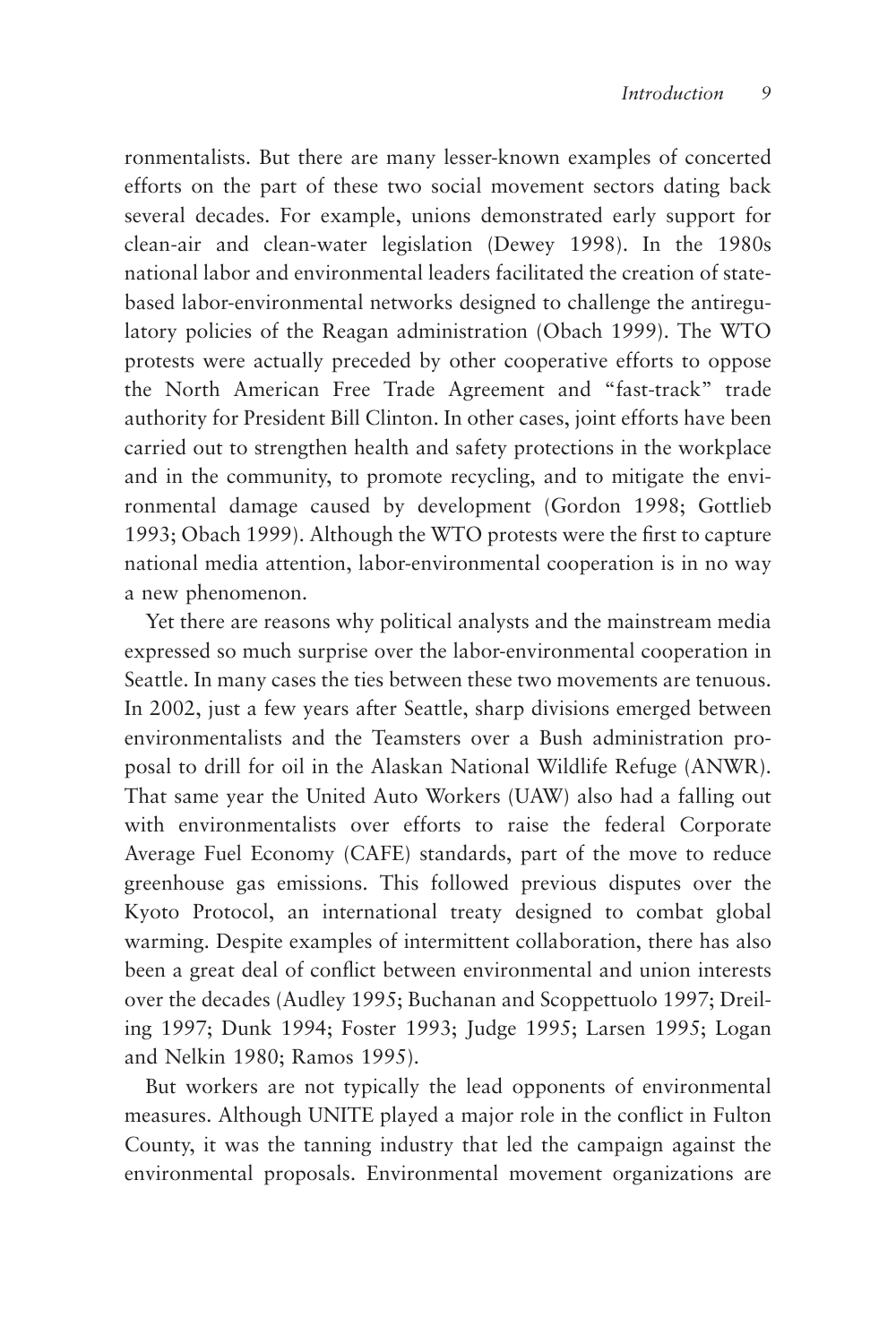most commonly pitted against private-industry executives who wish to avoid the costs and constraints of environmental regulation (Arrandale 1994; Ringquist 1995; Ruben 1992; Sanchez 1996). It is when industry seeks allies in opposition to environmental measures that workers are drawn into the fray. Employers seek to enlist workers to rally against environmental measures by using the threat that losses or decreases in profit suffered as a result of implementation of such measures may result in layoffs or a complete shutdown. Knowing that a threat to corporate profits will not move the public, a more sympathetic victim is necessary to win public support, and workers are the obvious group to serve this purpose. Industry opponents of environmental measures will typically fade into the background and carry on low-profile lobbying while workers are presented as the public face of environmental opposition. Often cast as issues of jobs versus the environment, these conflicts have captured the most attention and have helped to shape the perception that environmental protection is antithetical to economic expansion, job preservation, and the interests of workers generally (Cooper 1992; Goodstein 1999; Gray 1995; Kazis and Grossman 1991).

Virtually every instance of labor-environmental conflict involves either a threat to existing jobs or the loss of potential jobs. The UAW feared that unionized American automakers would lose market share and eliminate jobs if higher fuel economy standards were imposed on the sport utility vehicles they manufactured. In the case of ANWR, the Teamsters saw the prospect of job creation with the introduction of oil drilling in the Alaskan Refuge. In a well-known case of labor-environmental conflict from the 1980s and 1990s, timber industry workers in the Pacific Northwest feared job loss if measures were imposed to save a threatened species of owl. Other labor-environmental conflicts have erupted over issues such as nuclear energy, bottle bills, development restrictions, and toxic use reduction (Buchanan and Scoppettuolo 1997; Judge 1995; Larsen 1995; Logan and Nelkin 1980; Smith 1980). In all of these cases, workers and their union representatives perceived environmental measures as posing a threat to jobs.

Although each issue has unique elements that may unite or divide segments of the labor and environmental communities, to better understand patterns in these relationships, it is first useful to examine how these two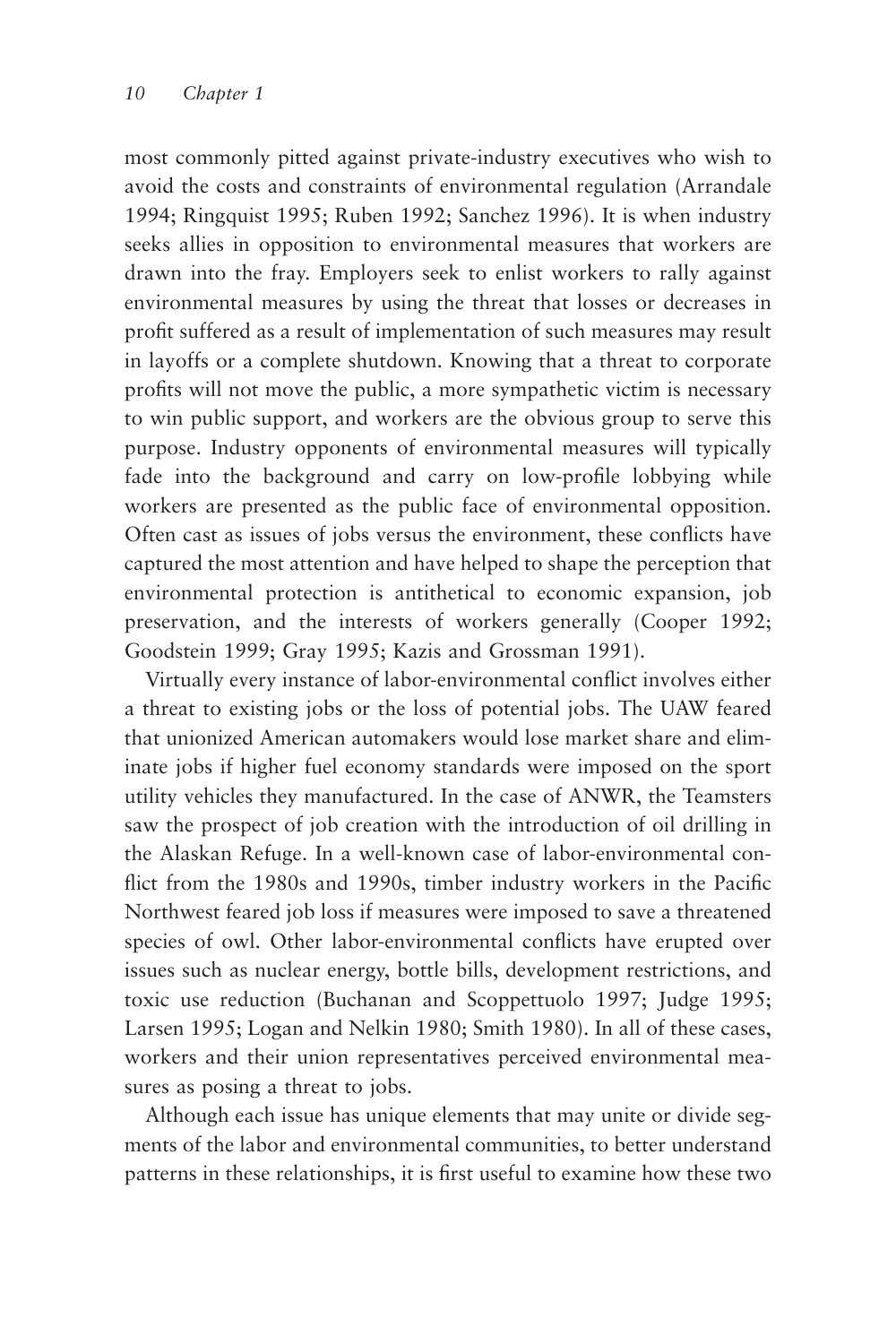movements are situated in the larger political economy of the United States. The structure of the U.S. capitalist system generates contradictory drives toward private material gain and the protection of the public from the negative externalities that such economic activity often entails. This economic system not only facilitates the pursuit of profit by private firms but compels most individual workers to seek personal security through private employment. In this way the interests of workers become tied to those of their employers, at least in terms of preserving the enterprise that provides profit for one and wages for the other. The tannery owners in Fulton County and the workers at those plants both have an interest in maintaining the local tanning industry. This is true despite the adversarial relationship that may exist regarding the distribution of resources within the firm or the control of the labor process.

In the pursuit of private gain and security through the operation of an enterprise, certain effects may "spill over" onto the public. As firms seek to increase profits by externalizing costs, the public is made to bear the brunt of their actions. Pollution serves as the classic example of such "negative externalities." The tannery owner may save money and increase profits by dumping toxic waste into the river, but those living downstream and the public in general pay the price. Groups organized around protecting the public interest, such as environmental advocates, may then find themselves in conflict with the private interests that are threatened by measures that will interfere with their activities. Herein lies the root of labor-environmental conflict: an economic system in which private control over material resources and the pursuit of individual gain generate costs for outside parties and the public at large.

It is the structure of the capitalist economy that creates the conditions for conflict between private economic interests and the protection of public goods such as the environment, but it is the structure of American democracy that determines how such tensions are translated into political disputes. Following independence, the nation's founders were wary of centralized power and created a system they thought would prevent factions from gaining undue control. The mechanisms they put into place, designed to prevent the centralization of power, have the effect of generating multiple competing interest organizations (Wilson 1993). Yet with some notable exceptions, certain elite factions managed to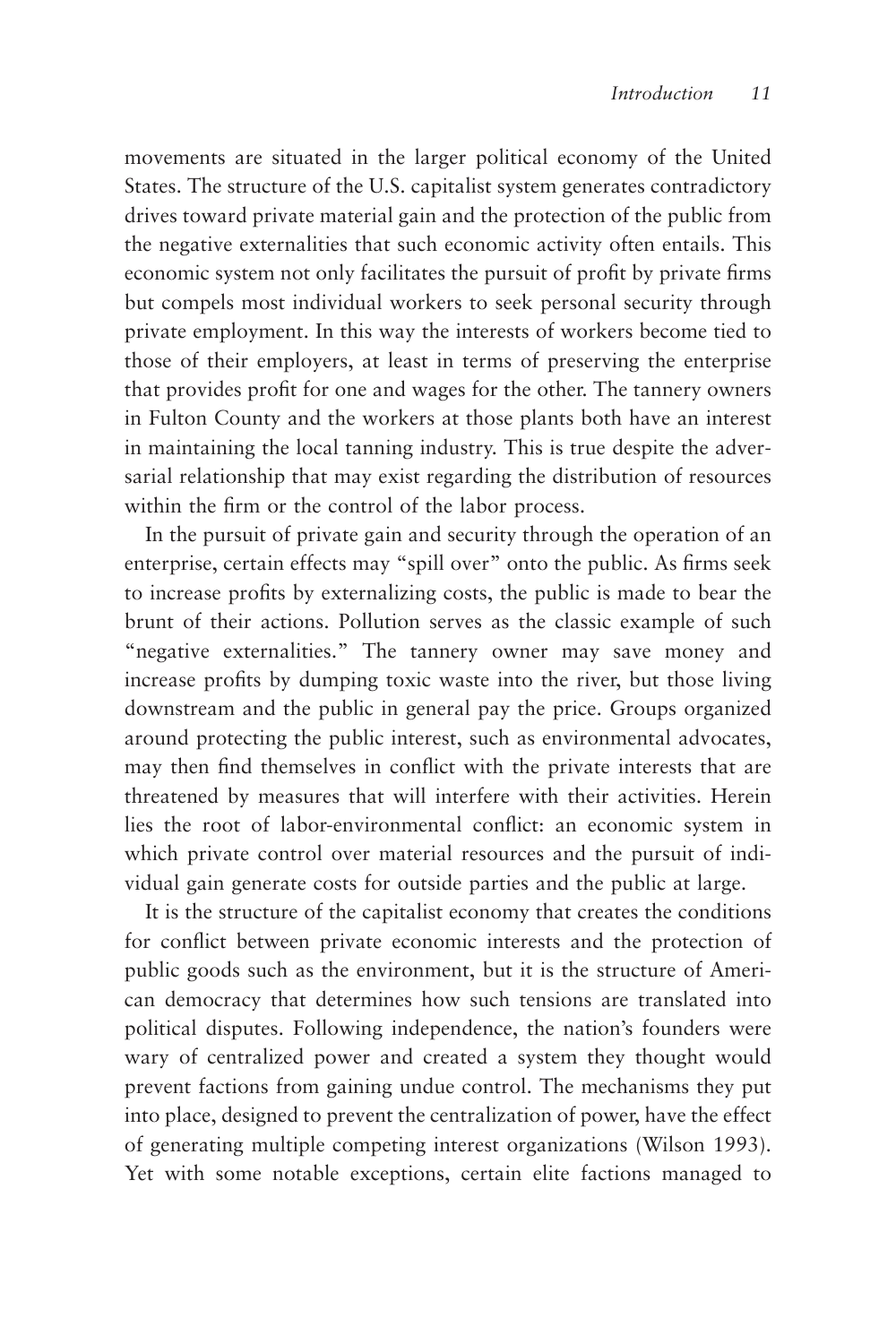maintain relatively tight control over policy and lawmaking for much of the nation's history despite these mechanisms. Unions and some other organized constituencies achieved some power in the first half of the twentieth century, but it was not until the 1960s that other popular sectors began to exercise greater influence. Political and economic conditions during this period spurred broad popular mobilization that gave rise to a proliferation of movement organizations representing a wide cross section of the population (Berry 1984; Salisbury 1990; Schlozman and Tierney 1986; Walker 1983).

Government policies and other institutional mechanisms shaped the types of organizations that emerged out of this mobilization. The creation of policy and the associated bureaucratic structures influenced how interest organizations operated and even shaped the way in which interests were defined. The creation of public agencies designed specifically to address environmental issues fostered the formation of movement organizations that took environmental matters as their central concern. Previously, worker mobilization had given rise to government policies and bureaucratic structures that channeled union interests toward specific workplace issues. The fact that Bill Towne and UNITE prioritized jobs over the environment is in part a reflection of the workers' preference ordering, but it is also a function of the legal and organizational structure of the labor movement in the United States, which facilitates a focus on wages, hours, and working conditions in preference to more general concerns such as environmental protection.

The organizational form of the emergent movements and the development of government mechanisms designed to address specific issues, in turn, have had important implications for how these organizations relate to one another. And the political space, now crowded with a multitude of movement organizations, *necessitated* these interorganizational relationships. This is especially true given that political parties have largely abandoned their role of mobilizing different constituencies and synthesizing interests into broadly acceptable policies. These intermovement ties have proven to be crucial, because in light of the more fragmented political landscape, caused by narrowly focused issue organizations combined with the declining significance of political parties, these relatively narrow interests must work together in order to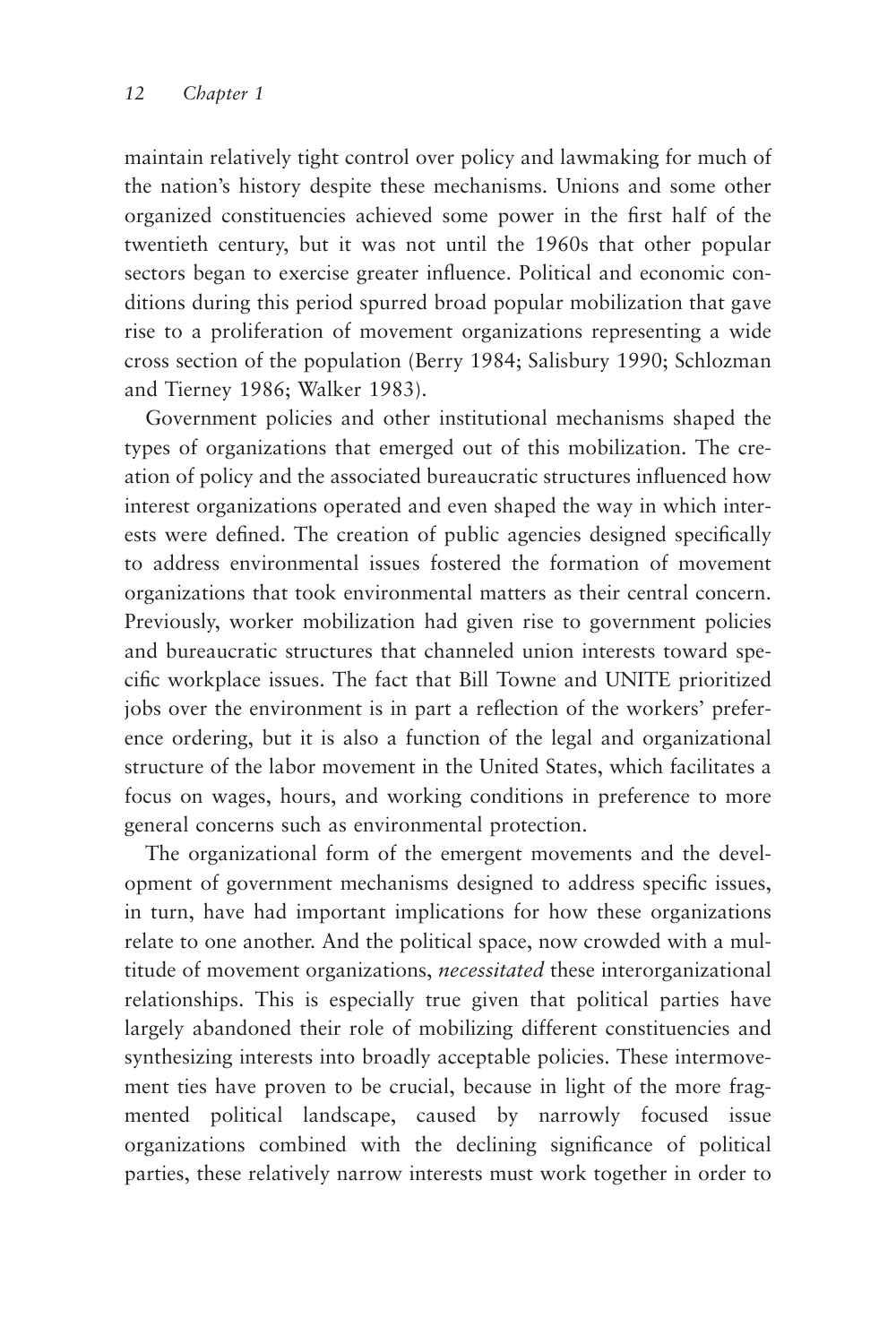achieve their goals. It is these developments that have caused social movement coalition formation to become a mainstay of politics in the United States (Hula 1999; Jenkins-Smith and Sabatier 1994; Keller 1982; Loomis 1986; Moe 1980; Sabatier 1988). Thus the market economy sets the stage for conflict between private interests, such as capitalists and those they employ, and public-interest organizations, such as environmental groups, and the legal and political structure of American democracy facilitates the form that organized advocates will take. Within this macro-political-economic context, we can begin to analyze laborenvironmental relations and why cooperation between these two sectors is so important, yet often so elusive.

The need for coalition formation is greatest for groups that are disadvantaged in terms of resources and political influence. The pooling of resources and political support to advance one's goals more efficiently is the central advantage of coalition formation as a strategy (Chertkoff 1970; Gamson 1961; Kelley 1970; Kelley and Arrowood 1960; Leiserson 1970; Von Neumann and Morgenstern 1947). Organized labor and environmental organizations, although among the most powerful popularly based movements in the country, are, in terms of resources, at a disadvantage relative to corporate interests, which often act as their political adversaries.

But labor's allegiance within this triad is difficult to discern. Unions can be seen as situated between environmentalists and their employers when environmental issues arise. They share a common interest with employers in maintaining enterprises and the jobs that they provide to the unions' members; thus they are susceptible to any perceived threat to employment. But the employers for whom their members work are also the adversary they were created to combat. Bill Towne worked with the Fulton County tannery owners against the threatened environmental measures, but the union and the owners were bitter enemies on many other issues. Conflict around workplace issues has the potential to expand into other realms, pushing workers into alliance with anyone who shares the same adversary.

Beyond this traditional adverserial relationship between workers and owners, workplace safety issues and community environmental concerns make environmentalists workers' natural allies in the effort to restrain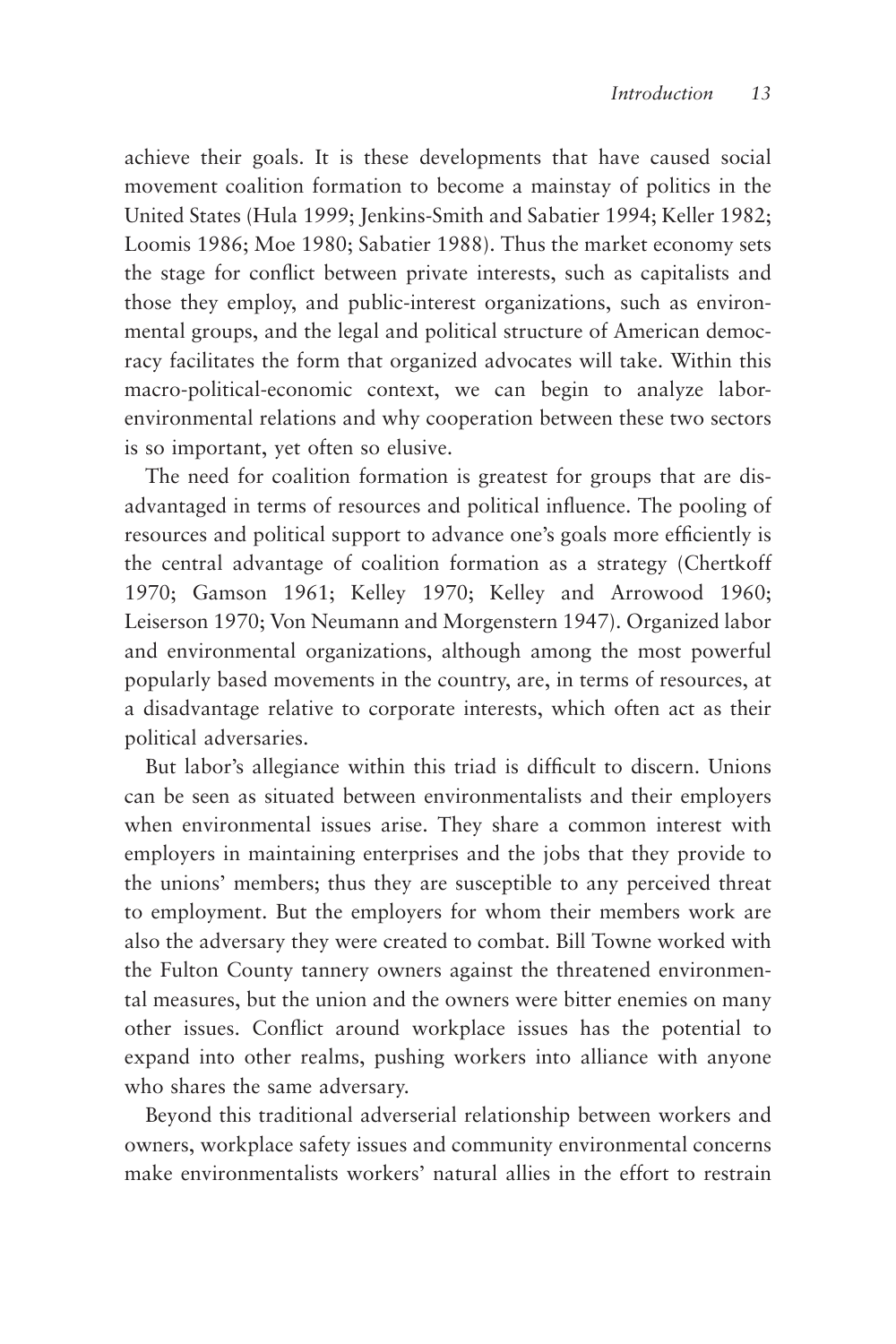employer abuses. The hazardous substances that the Rainbow Alliance wanted to restrict are the very ones that the tannery workers were exposed to on a daily basis. The community that the alliance was seeking to protect is also the community in which workers and their families live. As demonstrated by the Fulton County case, unions have entered into environmental policy disputes on both sides. When such a dispute arises, they become the target of appeals from both employers and environmentalists, and given the importance of coalition support as a determinant of movement success, their leanings can determine the policy outcome (Steedly and Foley 1990). When unions do enter into such disputes on behalf of the environmental cause, they can often provide the crucial backing necessary for environmental policies to be passed over the objection of industry opponents. Although it is less common, on some occasions environmentalists also offer crucial support to workers in disputes with their employers (Gordon 1998; Rose 2000). Situations in which these groups do not align with one another, however, often yield policy outcomes that benefit industry at the expense of workers, the natural environment, or both.

Thus when and under what circumstances unions and environmental advocates are able to align is an important question for understanding the outcome of many policy disputes. Perceptions about the particular repercussions of a given measure can determine whether various unions will side with their employers or join in coalition with the environmental community. But beyond the question of specific short-term instances of interest alignment, a more important question is the overall quality of the relations that exist between these two movement sectors. The more general relationships between labor unions and environmental groups can have a broader effect on how these organizations will behave when specific issues arise. Cooperative ties, once established, can shape the way all future issues are addressed. Thus, beyond any specific issue, the general quality of the intermovement relations that are established can have implications for the overall direction of political and social change.

When unions and environmentalists have positive relations with one another and form an ongoing alliance, they present a formidable political force potentially capable of redirecting economic and environmental policy in fundamental ways. The significance of the ties that result from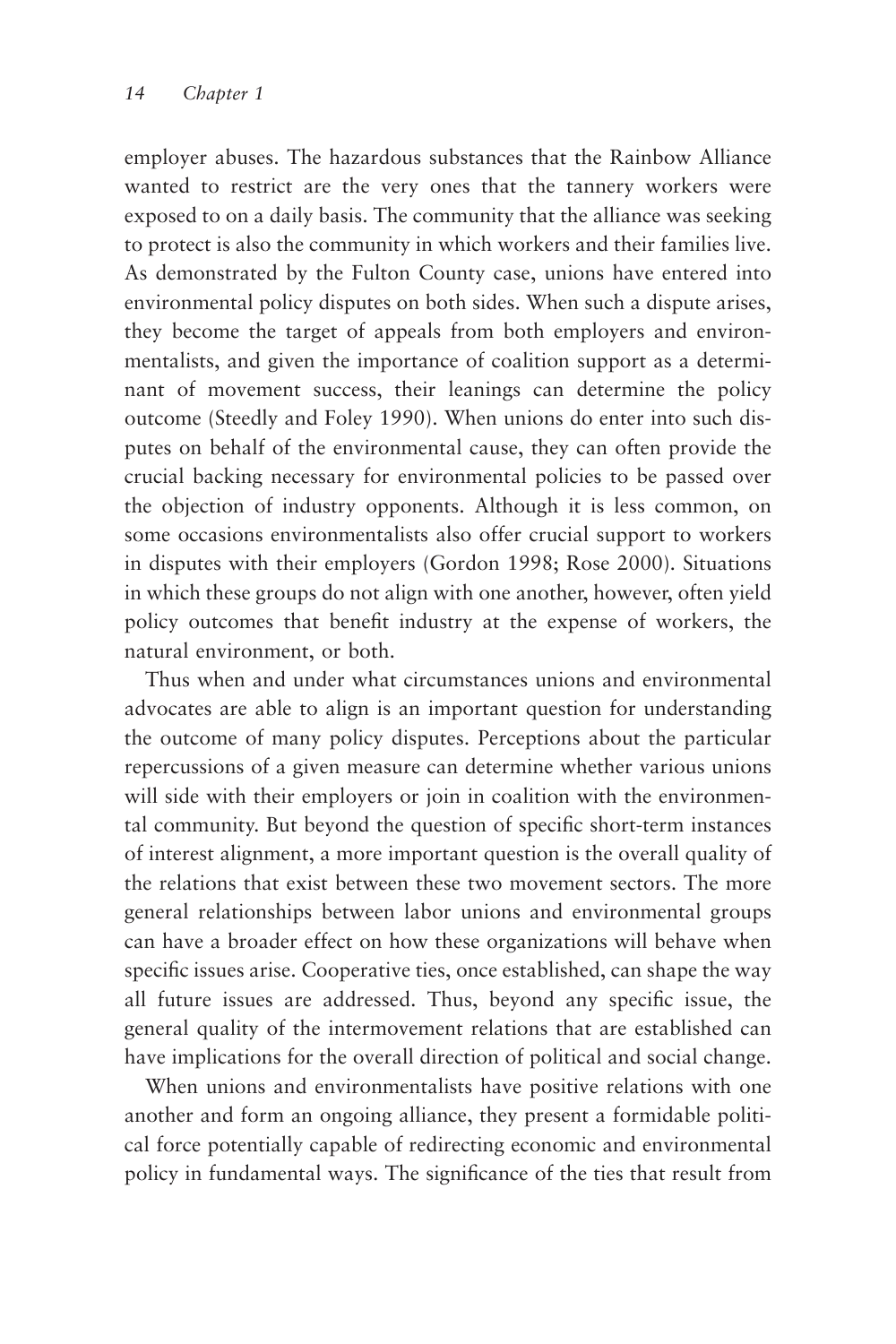these relations can be seen in the political strategies used by political parties at the national level. Environmentalists and unions both represent important elements of the Democratic Party base, and in many cases Democratic officials struggle to avoid alienating one or the other when a policy has contradictory implications for workers and the environment. Republican strategists often take advantage of the potential divisions that arise in such instances and attempt to peel away Democratic support by fostering dissension between these crucial segments using particularly divisive issues (Kahn 2001). Thus the cohesiveness of these two movement sectors can be crucially important beyond any single issue. Alignments of their interests around particular issues and the quality of their ongoing relations are the central concerns of this study.

The macro political and economic structures create the context in which organizations, such as unions and environmental SMOs, form and seek to advance their objectives. We must also focus, however, on the middle level to see how organizations behave within that context to fully understand when intermovement alliances will emerge. When examining political-alliance formation, most scholars focus on the intersection or divergence of the interests of the actors involved (Gamson 1961; Riker 1962). In the conventional approach, organizations are viewed as rational systems oriented toward the achievement of specific goals, and they choose to ally themselves with other organizations when doing so will enable them to achieve their objectives (Scott 1992; Simon 1976). Based on this view, one might argue that unionists will oppose environmental policies when such measures present a threat to jobs or the general economic well-being of workers, and they will support environmental policies when they advance these core interests. Although such a hypothesis offers a good framework for beginning our analysis, it readily becomes clear that the question of when the interests of workers are threatened is a very complex one, and that different organizations are likely to have different interpretations regarding this question. Thus when considering the actual process of intermovement relationship development, we must more closely examine the question of interests in addition to an array of organizational issues that emerge.

As we do so, we must first recognize that the American labor movement has a very diverse and complex structure. In addition to parallel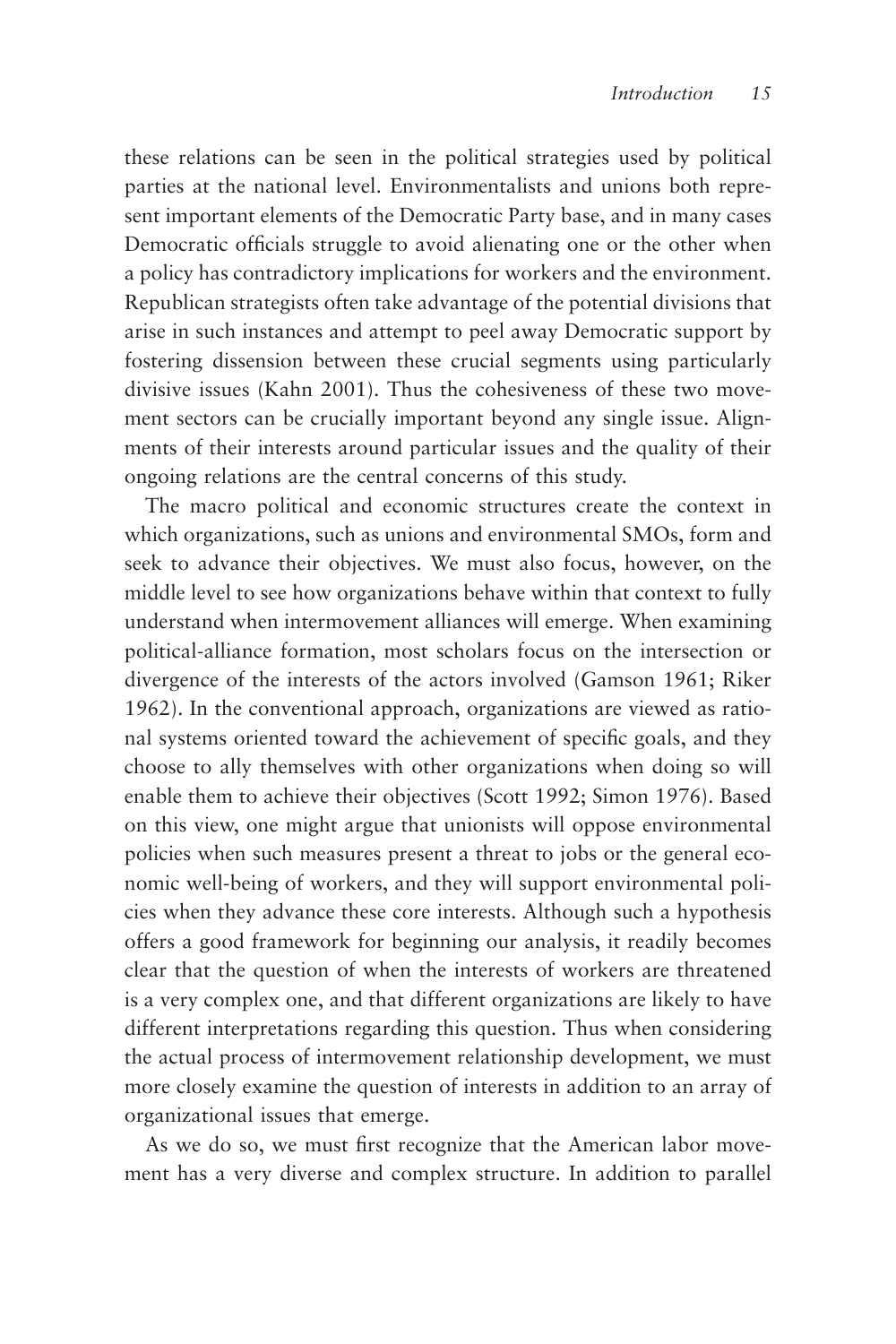union and union federation organizational hierarchies, at times individual unions cover workers with very different jobs at different employment sites or even within the same site, depending on how the state governing body defines a particular bargaining unit. This is important because different employment sectors are affected in different ways by particular environmental policies. With regard to any given policy proposed, some workers may see their interests as being threatened, whereas others will identify a potential benefit, and still others may perceive themselves as not affected at all. Certain employment sectors are more obviously threatened by environmental measures than others. Workers in extractive industries, for example, may clash with environmentalists seeking wilderness protection. On the other hand, some employment sectors are clearly in a position to benefit from certain environmental policies. For example, public employees who work for a regulatory agency may see an employment benefit to greater environmental protection. Thus we must first dissect how distinct employment sectors are affected by different environmental policies before we can make predictions about likely alliances between labor and environmental groups.

But in addition to identifying the discrete interests of different sectors of the labor movement, we must also examine how those interests are specified by individual unions. Although legal and organizational structures foster common tendencies within similarly situated groups, there is still great diversity in terms of how unions behave politically. Some unions are inclined to oppose any perceived threat to the employment interests of their particular members, whereas others take a broader approach to interests, factoring the overall well-being of the working class into their strategic analysis. Some emphasize economic issues, whereas others give more weight to issues such as the health and safety of their members, their own concern with the protection of the natural environment, their common cause with environmentalists in fighting employers and regulating industry, and mutual support for certain political candidates.

Similar variation can be found among the organizations that make up the environmental movement, a movement that pursues diverse goals and is more decentralized and organizationally complex than the labor movement. Some environmental organizations seek to promote policies exclu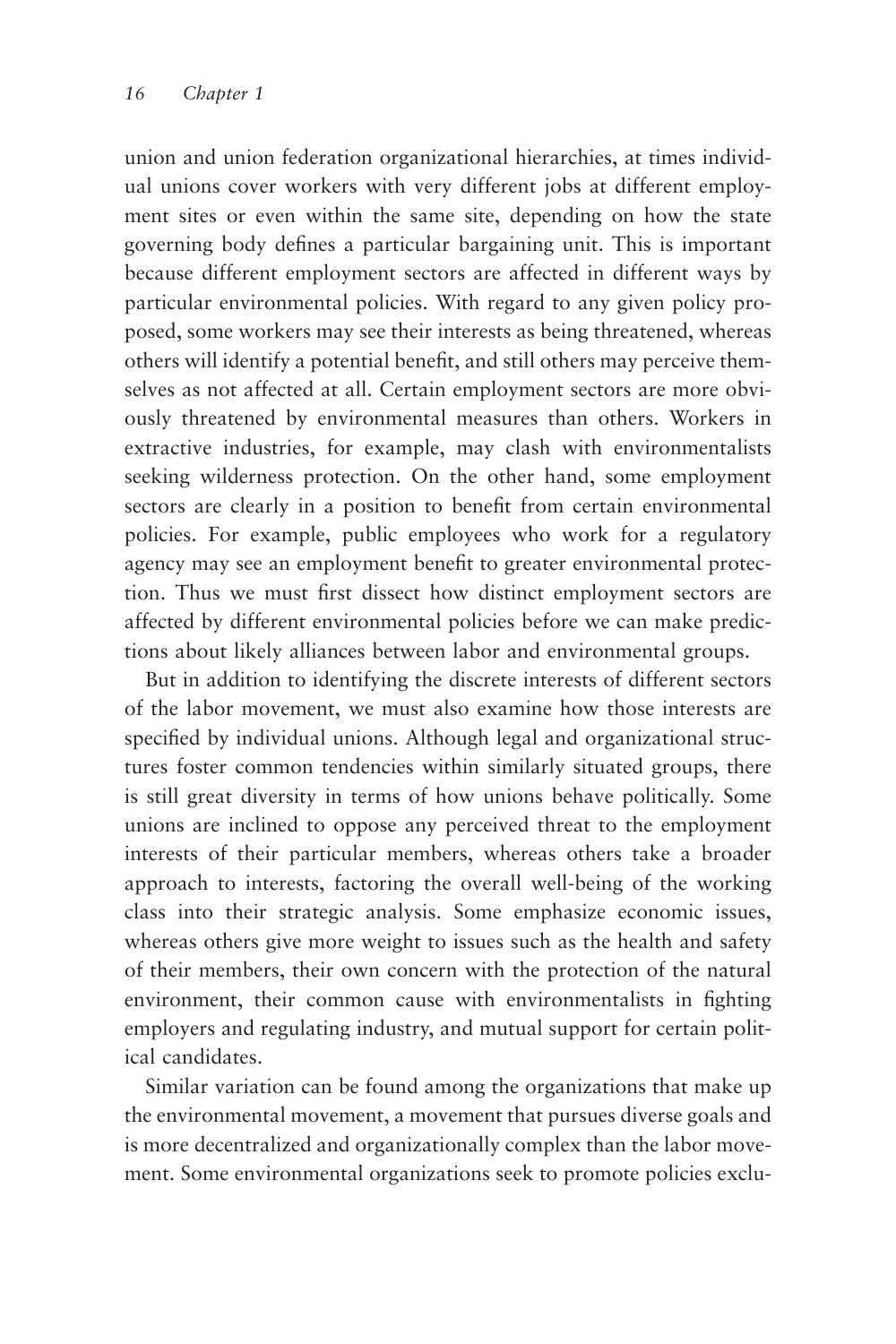sively designed to protect the natural environment, yet others are primarily concerned about the threats to human health and safety posed by environmental degradation. Both types of groups would be considered "environmental" organizations, but the contrast in the goals they seek to advance will make some more likely than others to ally themselves with organized labor. Although it is still possible to begin with a rational-systems framework in which organizations methodically pursue specified goals, these varying orientations among groups within the environmental movement must be taken into consideration when one is conducting a conventional coalition analysis based on the interests of the actors involved.

Examining the core interests that underlie the relevant movements, however diverse and complex these interests are, is an important first step in understanding when labor-environmental alliances will form. Analysis of the way in which the policies advocated by one group affect the members of another is an important issue. Although much coalition behavior can be understood in these terms, such a one-dimensional interest approach fails to address the complexities involved in interest formation and political strategizing. As suggested above, unions represent worker interests in a broad array of areas, pushing them in several directions simultaneously. The interests upon which unions base their actions or develop their priorities are in no way given, allowing for a great deal of complexity even if immediate member interests were the sole determinant of union action. But an analysis of intermovement relations based upon a pure interest assessment is further complicated by the fact that the goals of environmental organizations are difficult to classify in terms of interests.

Some theorists argue that a fundamentally different logic underlies organizations from these distinct movements (Larana, Johnston, and Gusfield 1994; Melucci 1980; Offe 1987). These "New Social Movement" theorists argue that the movements that have developed since the 1960s, such as the environmental or antinuclear movements, are "values" centered as opposed to being based on the achievement of private interests. Labor unions, some argue, can be easily understood within an interest framework. They are designed to protect and advance the interests of their members, particularly as they relate to wages, hours,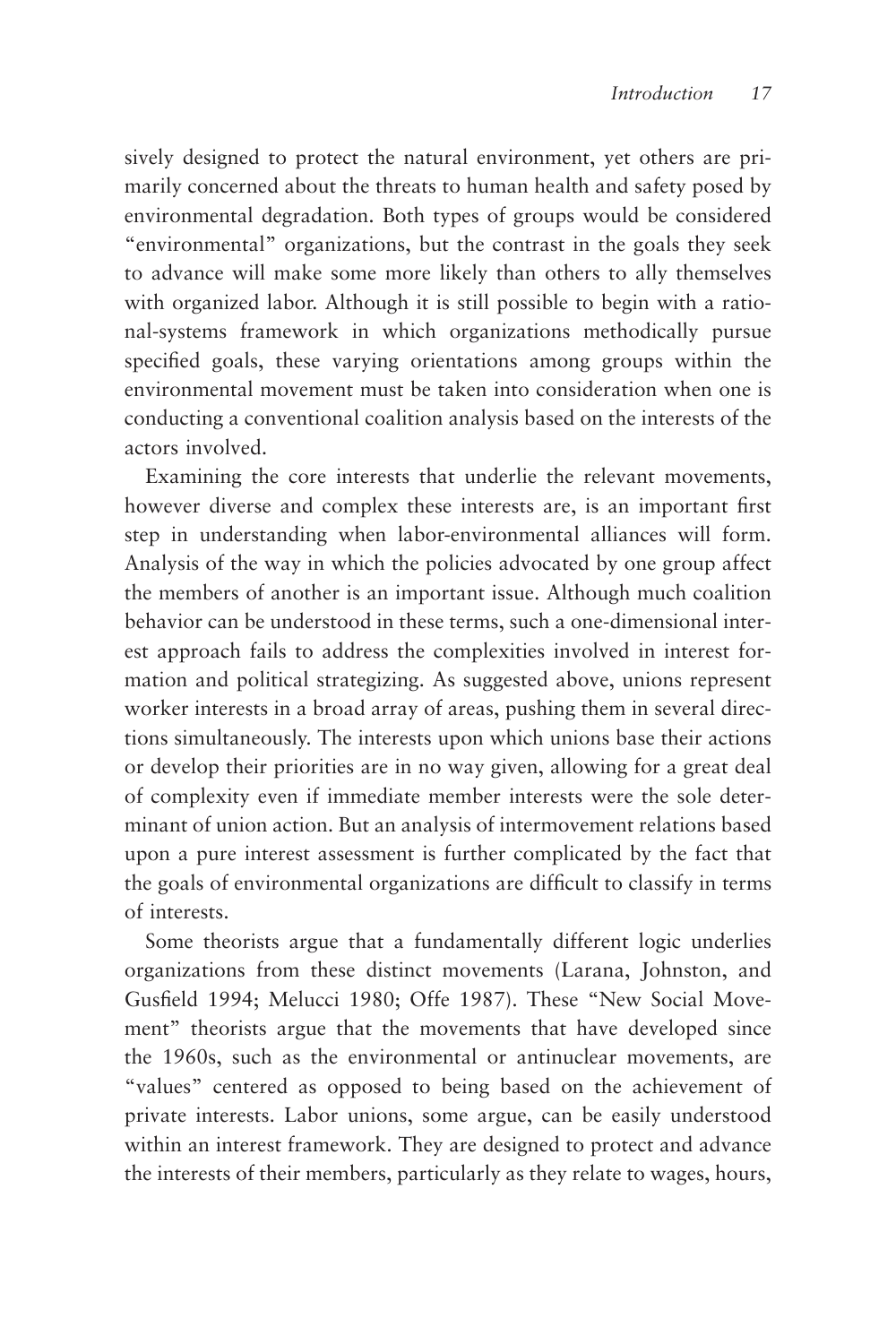and working conditions. New Social Movement theorists argue that this type of interest-based organization was the dominant form prior to the 1960s. Since the 1960s, however, we have seen the rise of socialmovement organizations that are not focused on the particular interests of their members, but rather are oriented toward achieving public goods or toward advancing values that have no immediate personal benefit to the membership. For example, whereas a negotiated wage increase is clearly in the interest of each individual member of the union that negotiates it, the preservation of an endangered species may have no direct impact on an individual member of an environmental group that supports such a cause. Since advancing personal interest is not the primary goal of these organizations, New Social Movement theorists focus on the values component of mobilization. Individuals join or contribute to such groups not because they hope to gain personally from the work of the organization, but as an expression of their values. In this context, the rational strategic pursuit of organizational goals is complicated by the expressive-value element of environmental activism. Understanding the alignment of interests among two types of organizations is difficult if one type is not based on the pursuit of interests at all.

Some have criticized New Social Movement theorists for drawing contrasts too sharply between the interest-based "old social movements" and the values orientation of the new (Larana, Johnston, and Gusfield 1994). Both types of movements can be seen as operating on the basis of some combination of values and interests. Furthermore, once the policy positions of labor and environmental organizations are identified (whether they are based on values or interests), it is still possible to analyze the extent to which the respective goals of the organizations align or diverge. But beyond questions regarding the foundation of their goals, some important differences do exist in terms of the structure and orientation of these two movement sectors. For example, resource mobilization theory suggests that obtaining funds is a crucial determinant of organizational survival and success (McCarthy and Zald 1977). In looking at the differences between new and old social movements, one must take into consideration how such voluntary, values-oriented organizations like environmental groups attract and maintain support and identify how this may place restrictions on the political strategies they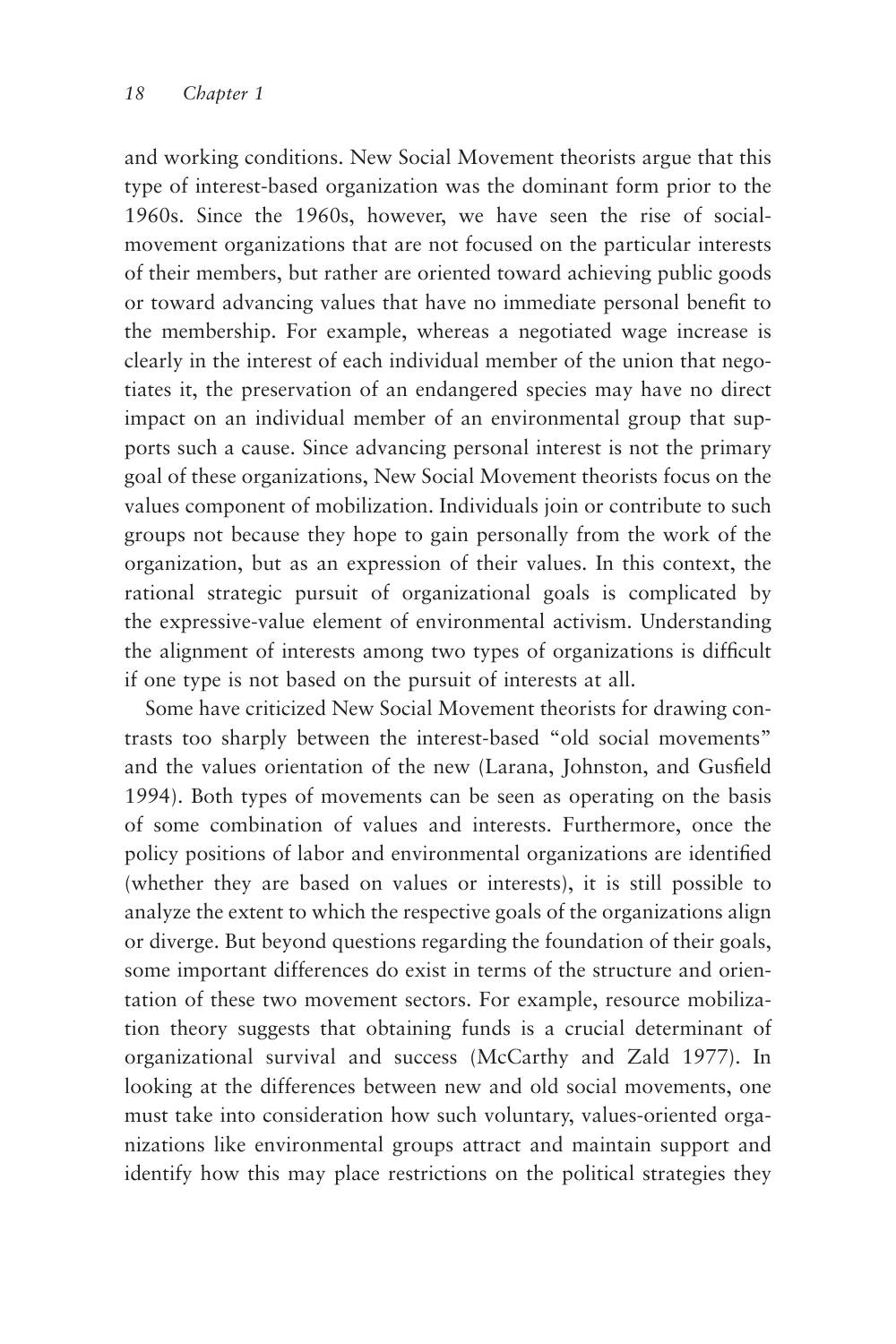adopt, including their capacity to forge intermovement alliances. Environmental leaders, like Sandy Fonda, must constantly consider how the position taken by the organization will be received by the members. Would cooperation with a union on a given issue be seen as a betrayal of the environmental cause? Would a job-saving compromise in a particular situation cause membership to drop off, thus threatening the very survival of the organization?

Labor unions, whose members are often automatically affiliated with the union through their workplace, do not face the same constraints in terms of mobilizing resources. Yet unions face different obligations in terms of achieving private material gains for their members. Bill Towne had to consider the interests of his members when devising a political strategy for tackling the environmental issues that had arisen regarding the Fulton County tanneries. But for him the immediate threat was not dissatisfied workers' quitting the union, but rather, the union's collapsing because of the loss of jobs. Again, these constraints on unions' actions will shape the political strategies available to union leaders and either induce or inhibit coalition formation with environmental SMOs. Thus, the political actions taken and strategies adopted by these new- and oldmovement organizations are shaped and constrained in very different ways, further complicating the question of when these organizations will be brought into alliances with one another.

There is yet a third level of analysis that must be considered when we are attempting to specify coalition practices. In addition to the macropolitical and economic conditions that provide a framework within which movement organizations operate and the meso-level organizational characteristics that shape their behavior, for coalitions to form, actual *individuals* have to interact in a concerted manner to establish relations with one another. Bill Towne and Sandy Fonda would probably not have formed their alliance had they not been brought together by their personal ties with people involved in the New York State Labor and Environment Network. Even their chance appointment as trustees of Fulton-Montgomery Community College was crucial in their case for facilitating the interpersonal bonds that are decisive for the maintenance of organizational ties. Thus a full understanding of intermovement relations must also consider this micro level of analysis.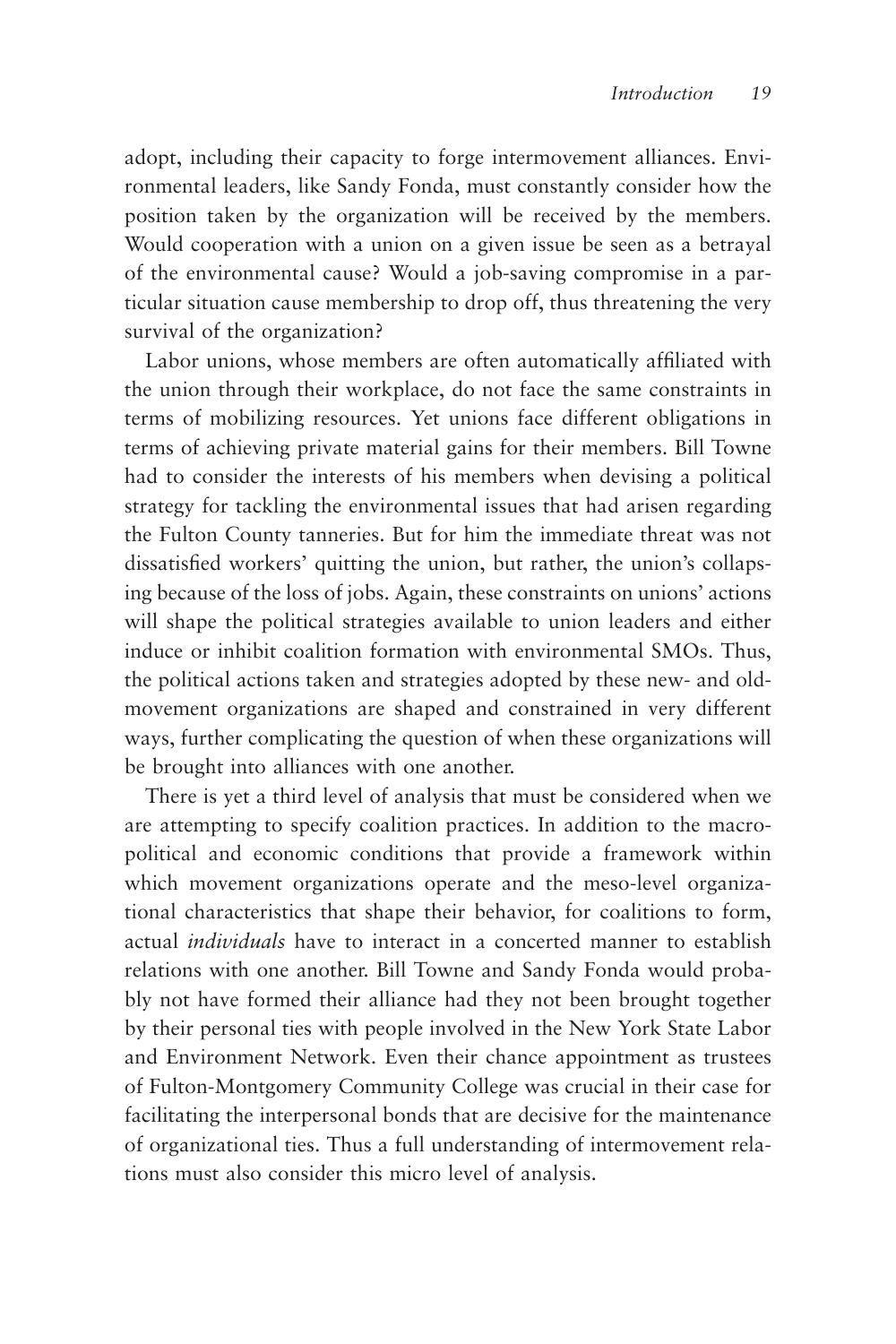Some theorists have noted that labor and environmental movement participants face particular difficulties in regard to the establishment of interpersonal ties because of the cultural differences that divide members of these two movements (Eder 1993; Rose 2000). Middle-class professionals dominate the environmental movement, and they are embedded in a different cultural milieu than blue-collar workers. The views of members of these two groups on political action, the nature of work, organizational functioning, the basis of knowledge, and the role of nature differ in some important ways, complicating efforts by individuals from these movement sectors to achieve the common understandings necessary for them to work together. The racial and ethnic differences between a predominantly white environmental movement and an increasingly minority-dominated labor movement add another level of complexity.

Many factors shape the extent to which labor unions and environmental organizations are likely to engage in cooperation or conflict. Broad political and economic structures create the macro context in which movement organizations form and the goals toward which they are oriented. Meso-organizational level variables also come into play when we examine movement groups that are organized on the basis of very different principles with distinct intramovement ties and organizational maintenance needs. Lastly we must not ignore microlevel considerations, such as the interpersonal ties between particular individuals within these movements. Each of these factors is examined in detail in the chapters that follow. Although barriers to labor-environmental cooperation exist at every level, in many instances unions and environmentalists transcend those barriers and find that they are able to work together to create a more just and sustainable society. The goal in this book is to identify exactly how such cooperation is developed and maintained.

To uncover the conditions that facilitate or inhibit intermovement cooperation between unions and environmentalists and the process by which such cooperation is created, I examine several cases of laborenvironmental interaction. Interviews with dozens of labor and environmental leaders and activists have been used to piece together how these intermovement relationships develop. Cases drawn from states around the United States provide examples of successful labor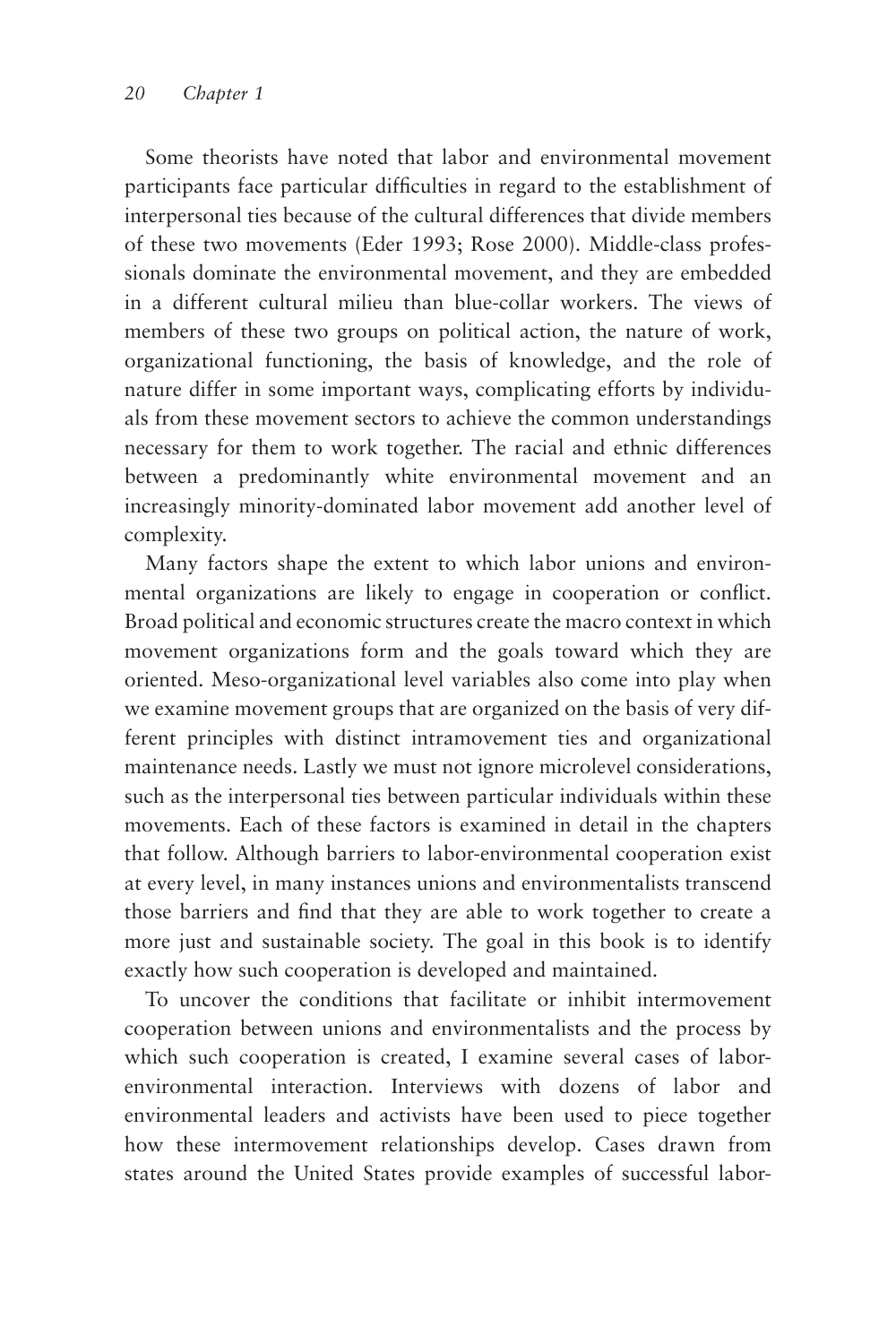environmental cooperation and of heated conflict. The chapters are organized not around single instances of intermovement ties, but around the common issues and themes that have emerged across cases. What is of importance is not the detail associated with any particular instance of labor-environmental conflict or cooperation, but rather the common challenges that emerge in all such cases. The themes explored address each of those introduced above, from the macrostructural conditions that give rise to social movement organizations oriented around a limited set of political objectives down to the microlevel interactions of individuals rooted in distinct movement sectors. Below I provide a chapter-bychapter preview of the issues analyzed in the book.

Most coalition theory begins with assumptions regarding the way in which organizations act on the interests they are designed to advance. Thus it is important to first consider how different segments of the population are affected by environmental policies. Who benefits and who, if anyone, loses as a result of environmental protection? Is the jobs-versusthe-environment trade-off a myth or a frightening reality for workers? If there is an economic downside to environmental policy, who pays the price? Can this question be answered in class terms, with the largely middle-class environmental movement well insulated from the economic repercussions of environmental policy, forcing economic costs on a vulnerable working class? Or is this issue more complicated, such that only certain employment sectors ever experience the economic downside of environmental policy? What about interests that go beyond economics, like health or political power? Are these win-win issues for workers and environmentalists? In chapter 2 all of these questions are explored. Using the results of economic analyses, the interest configuration of environmentalists, workers, and their employers is examined. This provides a rough outline of which groups are likely to come into conflict and which stand to benefit from common policies.

Although an examination of interests provides a natural starting place for an analysis of interorganizational alignment, what is more important is how those interests are actually acted upon in the political sphere. In chapter 3 I provide a historical overview of labor-environmental relations. Relations between labor and environmental organizations began on a positive note at the start of the contemporary environmental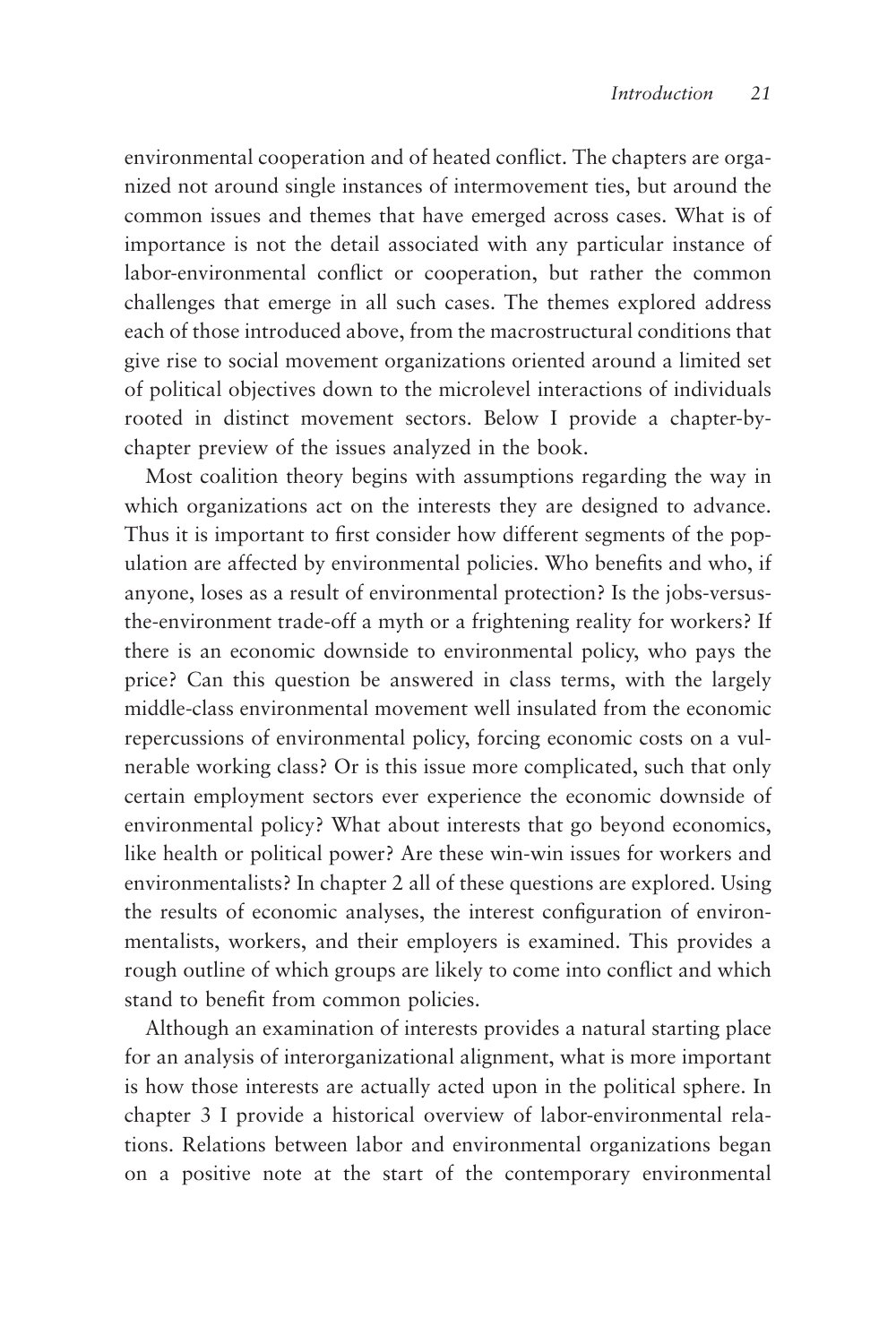movement in the early 1970s, but soon economic concerns generated skepticism about environmental measures within a labor movement facing recession, job loss, and rapidly declining membership. Over the next three decades we can see the emergence of jobs-versus-the-environment struggles punctuated by concerted efforts to build labor-environmental unity. The 1970s and 1980s included their share of conflict over such issues as nuclear power and forest preservation. But there were also major success stories in these decades, such as the cooperative effort to gain access to information regarding the use of toxic substances in the name of worker and community health and safety. During the 1990s free trade emerged as a unifying issue among unions and some segments of the environmental movement. Yet despite substantial cooperation and the high-profile unity seen in the streets of Seattle, issues related to global warming as well as other issues continue to drive a wedge between environmentalists and important segments of the labor movement. The waves of cooperation and conflict and the variable relationships that have developed between different unions and environmental organizations demonstrate the complexity of interactions between the two. Economic and political interests certainly play a role in generating conflict or cooperation, depending on the strategic advantages to be had under different societal conditions. But as with the interest analysis offered in chapter 2, it is clear that the quality of labor-environmental ties cannot be reduced to a simple interest configuration. Because an interest assessment alone cannot reveal the type of labor-environmental relations that will emerge, more in depth analysis of the *process* of intermovement relationship development is needed. The subsequent chapters are all dedicated to examining the important elements of that process.

The case studies used for the research presented in this book are drawn from five states: Maine, New Jersey, New York, Washington, and Wisconsin. States were used as the initial focus of the analysis because they provide a sound basis for comparison. Each state has its own set of environmental organizations and a centrally coordinated state labor federation. State environmental and economic policies then serve as the basis for labor-environmental cooperation or conflict. Chapter 4 provides information on the relevant economic and political conditions in each of these five states. In addition I identify the main labor and environmen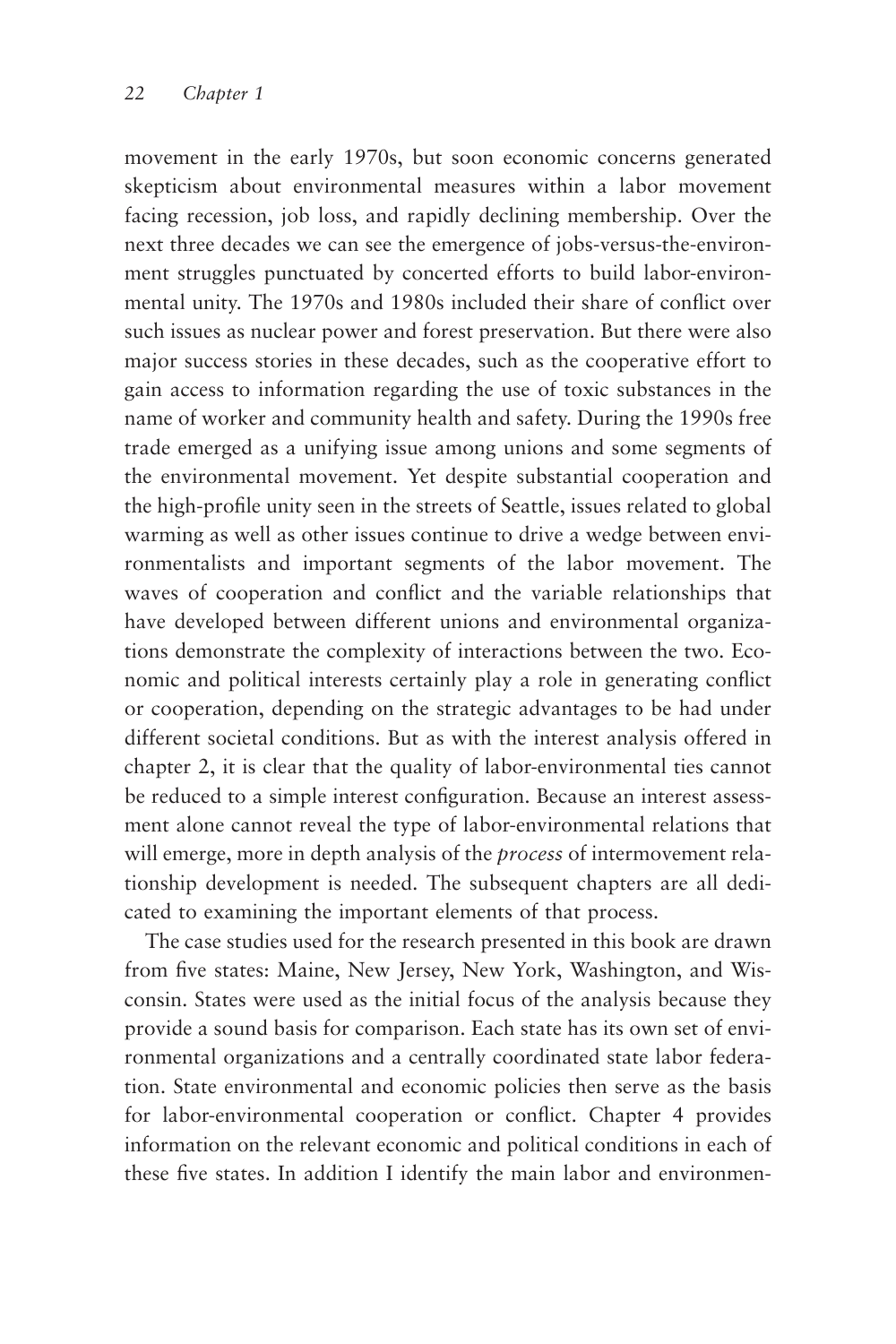tal actors in the five states and provide an overview of the general quality of labor-environmental relations.

In chapter 5 I examine the organizational constraints that limit the ability of unions and environmental groups to engage in coalition activity. I first ground the analysis in the context of American politics to demonstrate the way in which the U.S. political structure tends to give rise to numerous, narrowly focused movement organizations. I then argue that this crowded political field and the limited set of issues addressed by each organization creates an organizational dilemma when coalition formation as a strategy is considered. Organizational maintenance needs require that an SMO remain able to distinguish itself from others. Yet such distinctiveness reduces issue overlap with other organizations and inhibits the potential for coalition work, a dilemma that I refer to as the "coalition contradiction." This condition afflicts SMOs in different ways depending on their "organizational range" (the number of issues that a group seeks to address) and the type of goals they strive to achieve. The need of unions to advance the material interests of their members creates some barriers to intermovement cooperation; voluntary new social movement organizations, however, like environmental groups face a more acute strategic dilemma. In chapter 5 I analyze the relationship between the structural conditions that give rise to different types of movement organizations and the way in which distinct organizational characteristics limit coalition participation.

The structural conditions described in chapter 5 shape the propensity for movement organizations to engage in intermovement coalitions, but those conditions are not a determining force for coalition involvement. Organizations are capable of self-transformation. Both external conditions and internal processes can alter organizations in ways that change their coalition propensities. In chapter 6 I analyze these changes in terms of "organizational learning." Changes that occurred within some of the labor and environmental organizations examined here reveal two types of organizational learning: experiential learning and learning through interaction with others. Experiential learning occurs when organizations face crises or fail to achieve organizational goals and, through a process of trial and error, develop new strategies and, on occasion, incorporate new goals as a result of their experience. This expansion of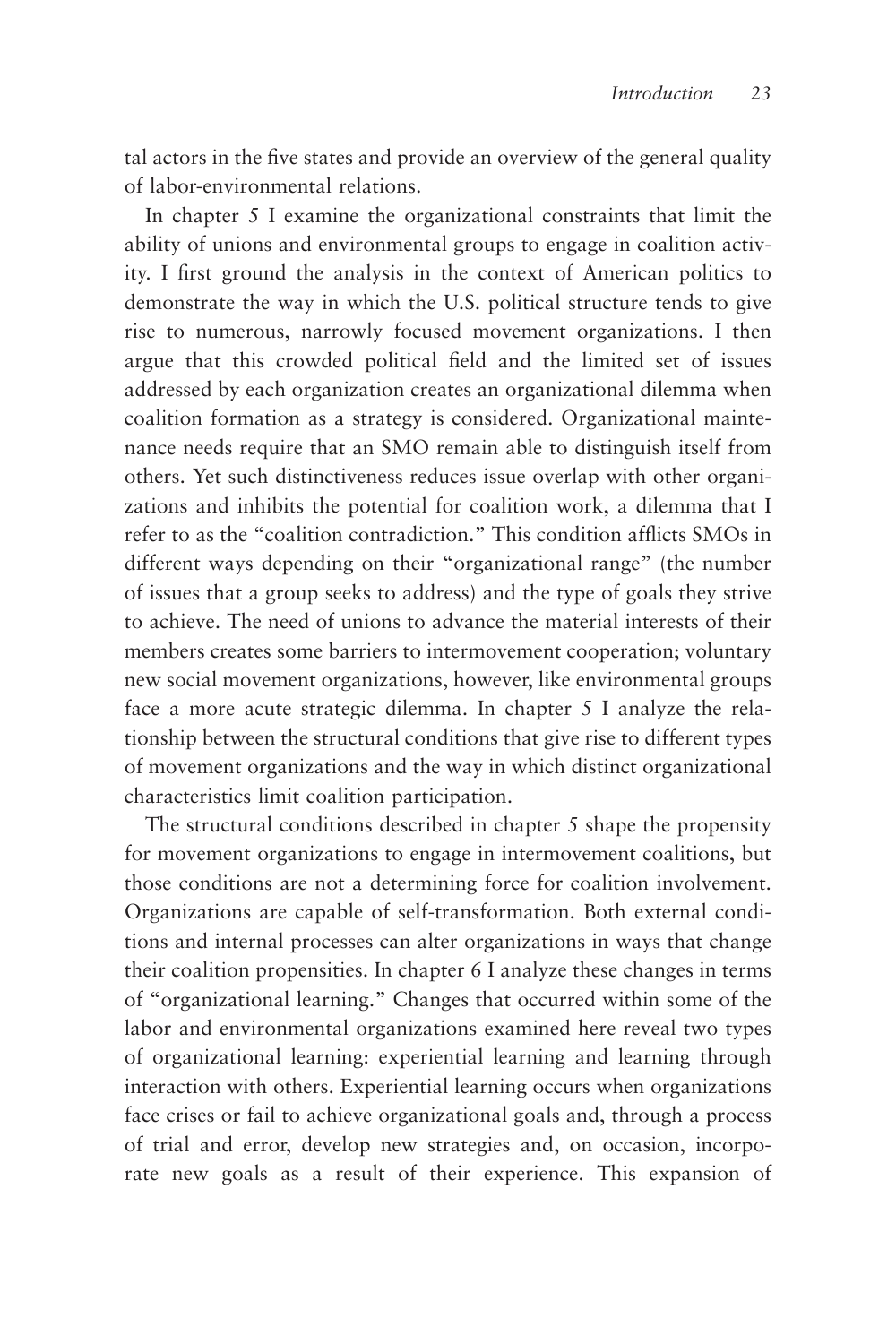organizational range then widens the field of prospective coalition partners. The second type of learning, learning through interaction with others, typically results from ongoing contact with other movement organizations in a context of mutual effort. Such interaction builds trust and facilitates the homogenization of goals among organizational leaders, thus allowing for still more cooperation in a broader range of issue areas. Organizational learning and range expansion can allow for more coalition participation, but the cases indicate that organizational learning is durable only if certain conditions are met.

In chapter 7 the process of cross-movement interaction is explored in greater depth. In particular, attention is focused on the role of "coalition brokers." Brokers are the actors who bring movement organizations together in an effort to foster cooperation. They typically occupy a position that bridges the divide between the distinct groups allowing them to communicate with both sides and to frame issues in ways that resonate with both constituencies. In addition to the role played by these individuals, certain organizations are also commonly involved in the broker role, including citizens' groups and occupational health advocates. In this chapter I document the way in which coalition brokers utilize bridge issues to bring unions and environmentalists together.

Chapter 8 addresses the question of the cultural divide between the typically middle-class participants in the environmental movement and the working-class members of the labor movement. Although the constituents of the two types of organizations are less distinct in terms of class than they once were, some theorists argue that differences in class culture inhibit cooperation between these two movement sectors. In chapter 8 the extent of those cultural differences is gauged. I argue that although some cultural differences do exist between some unionists and environmental advocates, cultural distinctions pose only a minor barrier to intermovement cooperation. I also argue that the cultural gap identified by others is better understood as a manifestation of organizational differences rooted in legal and structural pressures as opposed to class culture.

Taken together, each of the book's chapters represents one piece in a larger puzzle. The central issue is to understand when and under what circumstances we can expect cooperation between organized labor and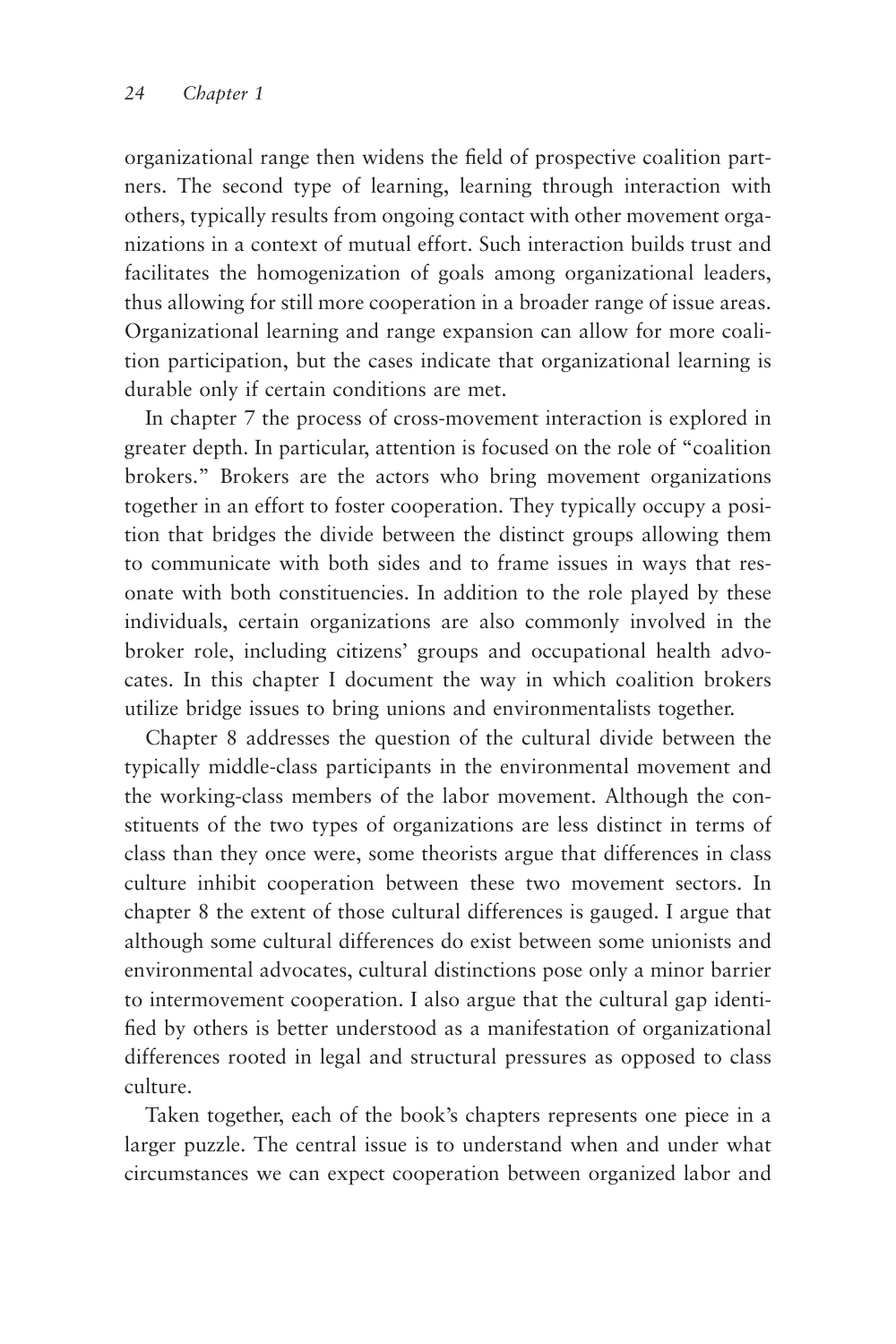the environmental movement. But the conclusions reached also have more general application. Macropolitical and macroeconomic structures can be seen as the foundation of the social-movement politics that characterize American democracy. A core-interest analysis allows us to weigh the effect of those factors taken by many to be the beginning and the end of political-coalition study. But the examination in this book goes beyond that to consider the impact of organizational and microlevel variables as well. Consideration of environmental SMOs and labor unions on the organizational level enables us to better understand the strategic constraints placed upon voluntary purposive organizations relative to those primarily organized around private material interest. In addition to the structural forces that shape political outcomes at the macro- and the meso-organizational levels, the microlevel interactions between individuals must also be factored into the analysis. This is where we consider the basic mechanics of organizational contact and the influence it has on key actors, allowing individual bonds to grow into movement alliances. In the concluding chapter I assemble the pieces to suggest an overall framework for coalition study. Although not a completed picture, it provides a basic outline for understanding not only labor-environmental relations, but also intermovement alliances in general.

## **A Note on Terminology**

This book examines the relationships between labor unions and environmental organizations. The full range of relationships will be considered from intense conflict to close cooperation. When labor-environmental relations are at their best, they may involve a "coalition" among various unions and environmental groups. Scholars have used the term "coalition" in many different ways. The most basic definition is perhaps that offered by William Gamson: "A *coalition* is the joint use of resources by two or more social units" (1961, 374). Although the term "coalition" always implies the coalescing effort of more than one actor toward a particular goal, the level of coordination can vary dramatically from coalition to coalition. Political scientists often refer to "electoral coalitions" when analyzing the broad array of interests and organizations that support a given candidate or party. However, this does